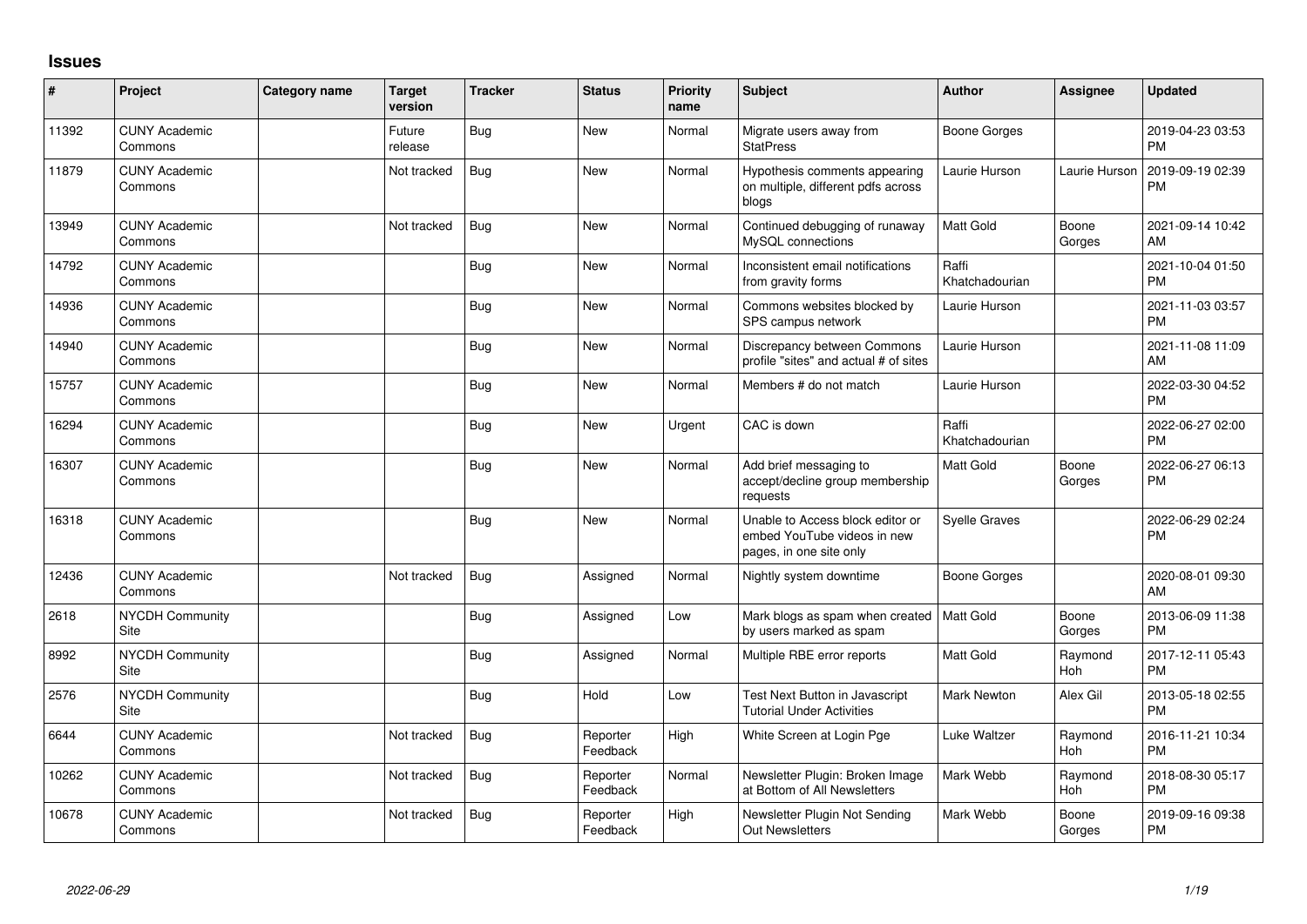| #     | Project                         | <b>Category name</b>       | <b>Target</b><br>version | <b>Tracker</b> | <b>Status</b>        | <b>Priority</b><br>name | <b>Subject</b>                                                                            | <b>Author</b>        | <b>Assignee</b>     | <b>Updated</b>                |
|-------|---------------------------------|----------------------------|--------------------------|----------------|----------------------|-------------------------|-------------------------------------------------------------------------------------------|----------------------|---------------------|-------------------------------|
| 12198 | <b>CUNY Academic</b><br>Commons |                            | Not tracked              | <b>Bug</b>     | Reporter<br>Feedback | Normal                  | Duplicate listing in My Sites                                                             | Tom Harbison         |                     | 2019-12-09 05:50<br><b>PM</b> |
| 14629 | <b>CUNY Academic</b><br>Commons |                            | Not tracked              | <b>Bug</b>     | Reporter<br>Feedback | Normal                  | Possible Post Order Bug?                                                                  | <b>Syelle Graves</b> |                     | 2021-09-14 10:47<br>AM        |
| 4972  | <b>CUNY Academic</b><br>Commons | Analytics                  | Not tracked              | <b>Bug</b>     | New                  | Normal                  | Newsletter Analytics                                                                      | Stephen Real         | Matt Gold           | 2015-12-09 12:54<br><b>PM</b> |
| 7022  | <b>CUNY Academic</b><br>Commons | Announcements              | Future<br>release        | <b>Bug</b>     | <b>New</b>           | Normal                  | Sitewide announcements should<br>be displayed on, and dismissable<br>from, mapped domains | <b>Boone Gorges</b>  | Boone<br>Gorges     | 2018-03-22 10:18<br>AM        |
| 5691  | <b>CUNY Academic</b><br>Commons | <b>Blogs (BuddyPress)</b>  | Future<br>release        | Bug            | Assigned             | High                    | Differing numbers on Sites display                                                        | <b>Matt Gold</b>     | Raymond<br>Hoh      | 2016-06-13 01:37<br><b>PM</b> |
| 11243 | <b>CUNY Academic</b><br>Commons | BuddyPress (misc)          | Future<br>release        | <b>Bug</b>     | <b>New</b>           | Normal                  | Audit bp-custom.php                                                                       | Raymond Hoh          | Raymond<br>Hoh      | 2022-04-26 11:59<br>AM        |
| 9060  | <b>CUNY Academic</b><br>Commons | Commons In A Box           | Not tracked              | Bug            | Hold                 | Normal                  | Problems with CBox image library<br>/ upload                                              | Lisa Rhody           | Raymond<br>Hoh      | 2018-01-10 03:26<br><b>PM</b> |
| 12438 | <b>CUNY Academic</b><br>Commons | Courses                    | Not tracked              | Bug            | <b>New</b>           | Normal                  | Site appearing twice                                                                      | Laurie Hurson        | Boone<br>Gorges     | 2020-02-18 01:34<br><b>PM</b> |
| 11556 | <b>CUNY Academic</b><br>Commons | Courses                    | Not tracked              | Bug            | Reporter<br>Feedback | Normal                  | Instructor name given in course<br>listing                                                | Tom Harbison         |                     | 2019-06-25 04:12<br><b>PM</b> |
| 16199 | <b>CUNY Academic</b><br>Commons | <b>Directories</b>         | 2.0.3                    | Bug            | <b>New</b>           | Normal                  | Removed "Semester" Filter from<br><b>Courses Directory</b>                                | Laurie Hurson        | Boone<br>Gorges     | 2022-06-29 11:32<br>AM        |
| 14496 | <b>CUNY Academic</b><br>Commons | Domain Mapping             | Future<br>release        | <b>Bug</b>     | <b>New</b>           | Normal                  | Mapped domain SSO uses<br>third-party cookies                                             | Raymond Hoh          | Raymond<br>Hoh      | 2021-05-24 04:03<br><b>PM</b> |
| 9979  | <b>CUNY Academic</b><br>Commons | <b>Email Notifications</b> | Not tracked              | Bug            | Reporter<br>Feedback | Normal                  | Reports of slow email activation<br>emails                                                | <b>Matt Gold</b>     | Boone<br>Gorges     | 2018-08-29 09:40<br><b>PM</b> |
| 11971 | <b>CUNY Academic</b><br>Commons | <b>Email Notifications</b> | Future<br>release        | <b>Bug</b>     | Reporter<br>Feedback | Low                     | Pictures obscured in emailed post<br>notifications                                        | Marilyn Weber        | Raymond<br>Hoh      | 2019-11-21 01:14<br><b>PM</b> |
| 6749  | <b>CUNY Academic</b><br>Commons | Events                     | Future<br>release        | Bug            | New                  | Low                     | BPEO iCal request can trigger<br>very large number of DB queries                          | Boone Gorges         | Raymond<br>Hoh      | 2016-11-15 10:09<br><b>PM</b> |
| 4438  | <b>CUNY Academic</b><br>Commons | Events                     | Future<br>release        | Bug            | Assigned             | Normal                  | Events Calendar - Export<br><b>Recurring Events</b>                                       | scott voth           | Daniel Jones        | 2016-05-23 04:25<br><b>PM</b> |
| 5317  | <b>CUNY Academic</b><br>Commons | Group Blogs                | Not tracked              | <b>Bug</b>     | Reporter<br>Feedback | Normal                  | Notifications of New Post Didn't<br>Come                                                  | Luke Waltzer         | Samantha<br>Raddatz | 2016-03-21 10:41<br><b>PM</b> |
| 7928  | <b>CUNY Academic</b><br>Commons | Group Forums               | Not tracked              | <b>Bug</b>     | <b>New</b>           | Normal                  | Duplicate Forum post                                                                      | Luke Waltzer         | Raymond<br>Hoh      | 2017-04-11 09:27<br><b>PM</b> |
| 13457 | <b>CUNY Academic</b><br>Commons | Group Forums               | 2.0.3                    | <b>Bug</b>     | New                  | High                    | Forum post not sending<br>notifications                                                   | Filipa Calado        | Raymond<br>Hoh      | 2022-06-29 11:32<br>AM        |
| 5268  | <b>CUNY Academic</b><br>Commons | Group Forums               | Future<br>release        | <b>Bug</b>     | Assigned             | Normal                  | Long-time to post to multiple<br>groups                                                   | Luke Waltzer         | Daniel Jones        | 2016-09-07 06:31<br><b>PM</b> |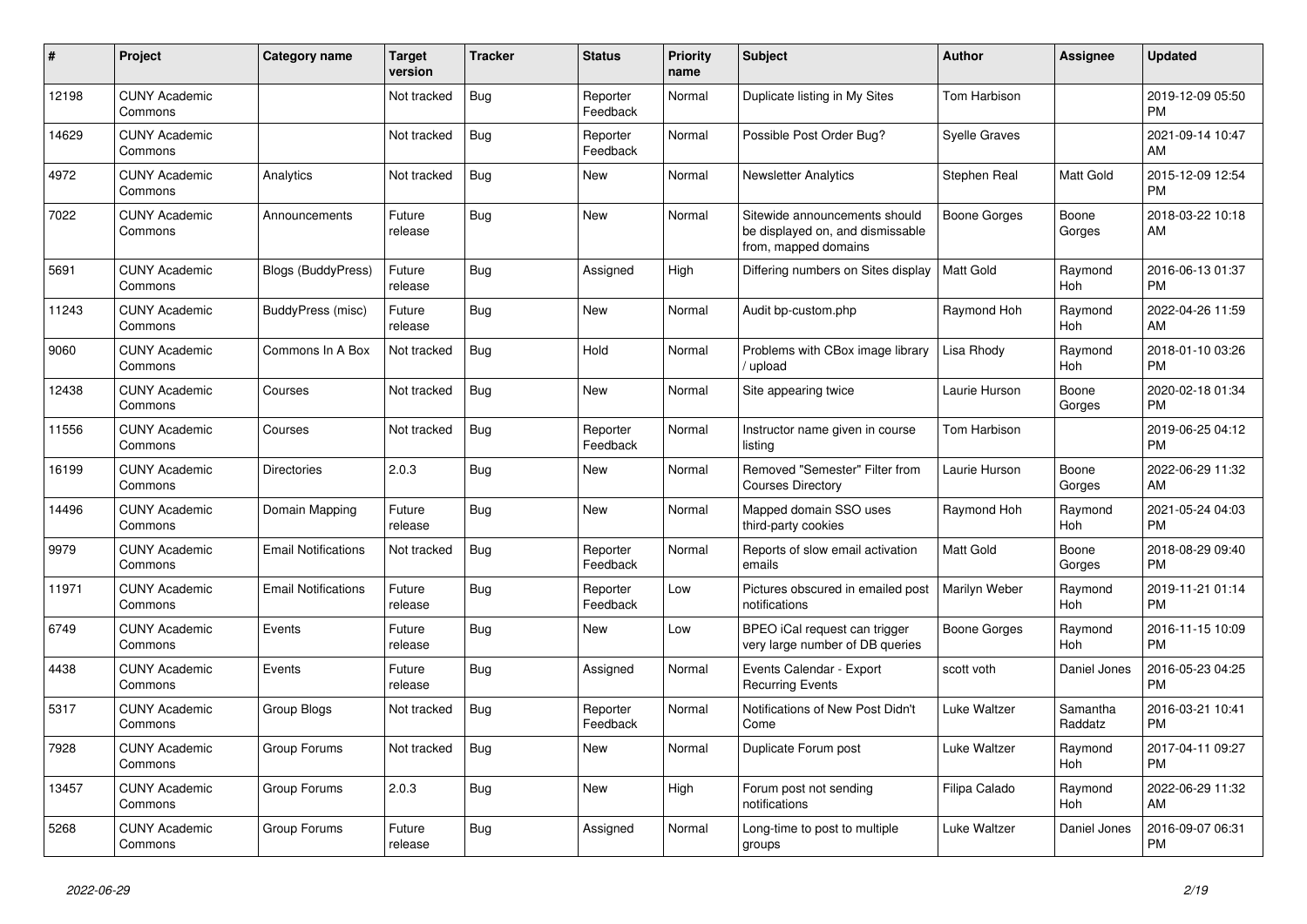| $\#$  | Project                         | <b>Category name</b>    | <b>Target</b><br>version | <b>Tracker</b> | <b>Status</b>        | <b>Priority</b><br>name | <b>Subject</b>                                                              | <b>Author</b>           | <b>Assignee</b>     | <b>Updated</b>                |
|-------|---------------------------------|-------------------------|--------------------------|----------------|----------------------|-------------------------|-----------------------------------------------------------------------------|-------------------------|---------------------|-------------------------------|
| 9835  | <b>CUNY Academic</b><br>Commons | Group Forums            | Future<br>release        | <b>Bug</b>     | Assigned             | Normal                  | add a "like" function?                                                      | Marilyn Weber           | <b>Erik Trainer</b> | 2018-06-05 01:49<br><b>PM</b> |
| 13328 | <b>CUNY Academic</b><br>Commons | Group Forums            | Not tracked              | Bug            | Reporter<br>Feedback | Normal                  | cross-posting in two related<br>groups                                      | Marilyn Weber           | Raymond<br>Hoh      | 2020-09-15 10:39<br><b>PM</b> |
| 3419  | <b>CUNY Academic</b><br>Commons | Group Invitations       | 1.6.14                   | <b>Bug</b>     | Testing<br>Required  | Normal                  | Neatening the display of<br>messages on group requests                      | Matt Gold               | Boone<br>Gorges     | 2014-09-01 09:29<br><b>PM</b> |
| 6995  | <b>CUNY Academic</b><br>Commons | Home Page               | Not tracked              | <b>Bug</b>     | Assigned             | Normal                  | member filter on homepage not<br>workina                                    | Matt Gold               | Raymond<br>Hoh      | 2016-12-11 09:46<br><b>PM</b> |
| 4535  | <b>CUNY Academic</b><br>Commons | My Commons              | Future<br>release        | Bug            | <b>New</b>           | Low                     | My Commons filter issue                                                     | scott voth              | Raymond<br>Hoh      | 2015-09-01 11:17<br>AM        |
| 8440  | <b>CUNY Academic</b><br>Commons | Onboarding              | Not tracked              | <b>Bug</b>     | New                  | Normal                  | Create Test Email Accounts for<br><b>Onboarding Project</b>                 | Stephen Real            | Stephen Real        | 2017-08-01 09:49<br><b>PM</b> |
| 10794 | <b>CUNY Academic</b><br>Commons | Performance             | Not tracked              | Bug            | <b>New</b>           | Normal                  | Memcached connection<br>occasionally breaks                                 | Boone Gorges            | Boone<br>Gorges     | 2018-12-06 03:30<br><b>PM</b> |
| 14908 | <b>CUNY Academic</b><br>Commons | Performance             |                          | Bug            | New                  | Normal                  | Stale object cache on cdev                                                  | Raymond Hoh             | Boone<br>Gorges     | 2021-12-07 09:45<br>AM        |
| 15242 | <b>CUNY Academic</b><br>Commons | Performance             | Not tracked              | <b>Bug</b>     | Reporter<br>Feedback | Normal                  | Slugist site                                                                | Raffi<br>Khatchadourian | Boone<br>Gorges     | 2022-02-07 11:14<br>AM        |
| 5827  | <b>CUNY Academic</b><br>Commons | <b>Public Portfolio</b> | Future<br>release        | Bug            | Assigned             | Normal                  | Academic Interests square bracket<br>links not working                      | scott voth              | Chris Stein         | 2016-08-11 11:59<br><b>PM</b> |
| 13430 | <b>CUNY Academic</b><br>Commons | Reply By Email          | Not tracked              | <b>Bug</b>     | New                  | Normal                  | Delay in RBE                                                                | Luke Waltzer            | Raymond<br>Hoh      | 2020-10-13 11:16<br>AM        |
| 16177 | <b>CUNY Academic</b><br>Commons | Reply By Email          |                          | <b>Bug</b>     | New                  | Normal                  | Switch to Inbound mode for RBE                                              | Raymond Hoh             | Raymond<br>Hoh      | 2022-05-30 04:32<br><b>PM</b> |
| 6671  | <b>CUNY Academic</b><br>Commons | Reply By Email          | Not tracked              | Bug            | Assigned             | Normal                  | "Post too often" RBE error<br>message                                       | <b>Matt Gold</b>        | Raymond<br>Hoh      | 2016-11-11 09:55<br>AM        |
| 8991  | <b>CUNY Academic</b><br>Commons | Reply By Email          | Not tracked              | <b>Bug</b>     | Hold                 | Normal                  | RBE duplicate email message<br>issue                                        | <b>Matt Gold</b>        | Raymond<br>Hoh      | 2018-02-18 08:53<br><b>PM</b> |
| 13331 | <b>CUNY Academic</b><br>Commons | Site cloning            | Future<br>release        | Bug            | New                  | Normal                  | Combine Site Template and Clone<br>operations                               | Boone Gorges            | Jeremy Felt         | 2021-11-19 12:39<br><b>PM</b> |
| 5282  | <b>CUNY Academic</b><br>Commons | Social Paper            | Future<br>release        | Bug            | <b>New</b>           | Normal                  | Replying via email directs to paper<br>but not individual comment.          | Marilyn Weber           | Raymond<br>Hoh      | 2016-03-02 01:48<br><b>PM</b> |
| 5488  | <b>CUNY Academic</b><br>Commons | Social Paper            | Future<br>release        | <b>Bug</b>     | <b>New</b>           | Normal                  | Add a "last edited by" field to<br>Social Paper group directories           | Boone Gorges            |                     | 2016-04-21 10:05<br><b>PM</b> |
| 7663  | <b>CUNY Academic</b><br>Commons | Social Paper            | Future<br>release        | Bug            | <b>New</b>           | Normal                  | Social Paper notifications not<br>formatted correctly on secondary<br>sites | Boone Gorges            | Boone<br>Gorges     | 2018-04-16 03:52<br><b>PM</b> |
| 7981  | <b>CUNY Academic</b><br>Commons | Social Paper            | Future<br>release        | <b>Bug</b>     | <b>New</b>           | Normal                  | Social Paper comments should<br>not go to spam                              | Luke Waltzer            | Boone<br>Gorges     | 2018-04-16 03:52<br><b>PM</b> |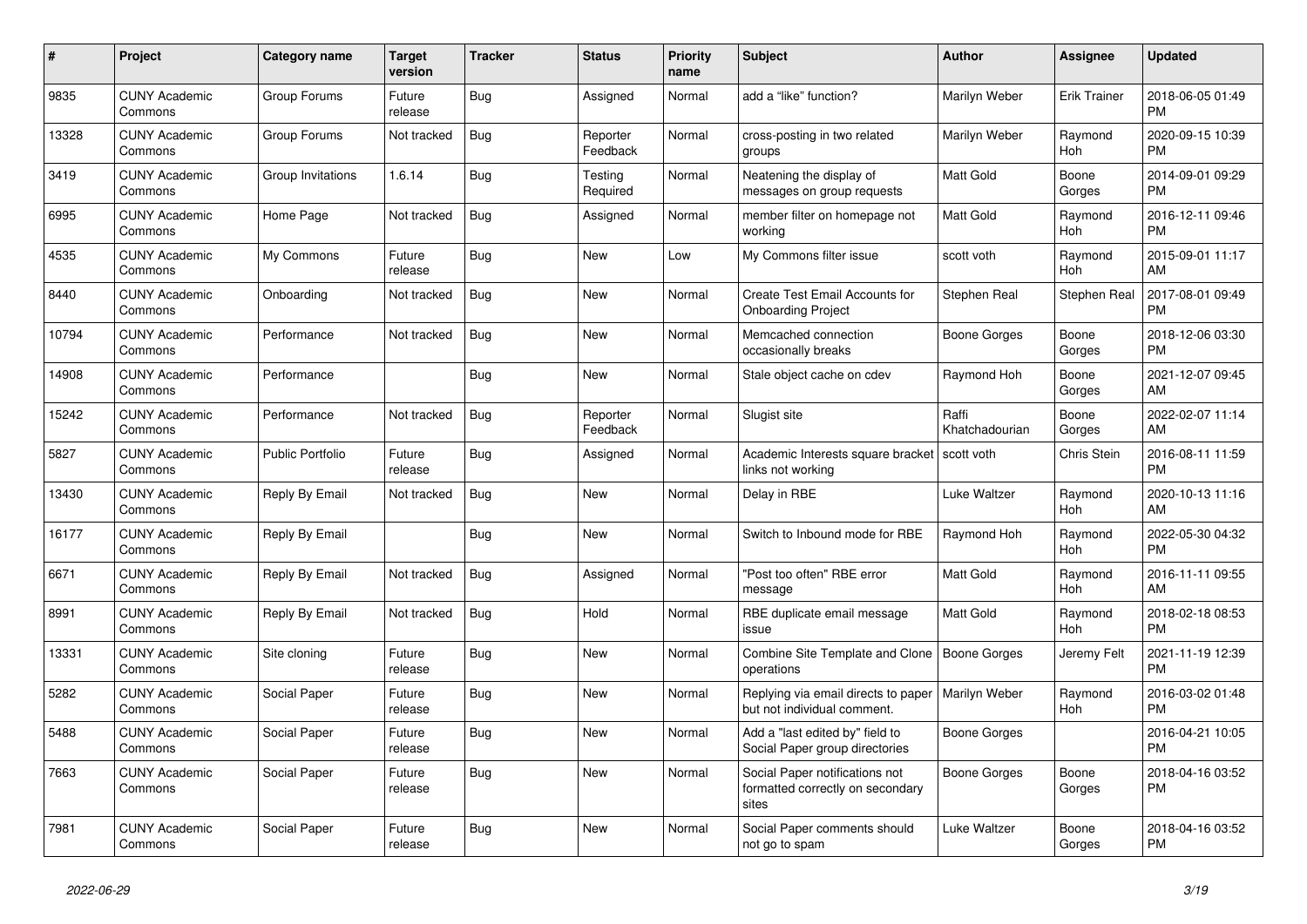| #     | Project                         | Category name            | <b>Target</b><br>version | <b>Tracker</b> | <b>Status</b>        | <b>Priority</b><br>name | <b>Subject</b>                                                                                               | <b>Author</b>           | <b>Assignee</b>       | <b>Updated</b>                |
|-------|---------------------------------|--------------------------|--------------------------|----------------|----------------------|-------------------------|--------------------------------------------------------------------------------------------------------------|-------------------------|-----------------------|-------------------------------|
| 4661  | <b>CUNY Academic</b><br>Commons | User Experience          | Future<br>release        | <b>Bug</b>     | Assigned             | Normal                  | Simplify Events text                                                                                         | Matt Gold               | Samantha<br>Raddatz   | 2015-10-02 09:06<br><b>PM</b> |
| 8675  | <b>CUNY Academic</b><br>Commons | User Onboarding          | Future<br>release        | Bug            | Reporter<br>Feedback | Low                     | Add new User search screen calls<br>for the input of email address but<br>doesn't work with one              | Paul Hebert             | Boone<br>Gorges       | 2017-10-11 11:17<br>AM        |
| 14483 | <b>CUNY Academic</b><br>Commons | WordPress - Media        | Not tracked              | Bug            | Reporter<br>Feedback | Normal                  | Wordpress PDF Embed Stopped<br>Working after JITP Media Clone                                                | Patrick DeDauw          | Boone<br>Gorges       | 2021-05-20 01:51<br>PM        |
| 6755  | <b>CUNY Academic</b><br>Commons | WordPress (misc)         | Future<br>release        | Bug            | New                  | Normal                  | Cannot Deactivate Plugin                                                                                     | Laura Kane              |                       | 2016-11-16 01:12<br><b>PM</b> |
| 9346  | <b>CUNY Academic</b><br>Commons | WordPress (misc)         | Not tracked              | Bug            | New                  | Normal                  | Clone cetls.bmcc.cuny.edu for<br>development                                                                 | Owen Roberts            | Raymond<br><b>Hoh</b> | 2018-03-06 05:35<br><b>PM</b> |
| 11024 | <b>CUNY Academic</b><br>Commons | WordPress (misc)         | Future<br>release        | <b>Bug</b>     | <b>New</b>           | Normal                  | Subsites should not show "you<br>should update your .htaccess<br>now" notice after permalink setting<br>save | <b>Boone Gorges</b>     |                       | 2019-01-28 01:35<br><b>PM</b> |
| 16255 | <b>CUNY Academic</b><br>Commons | WordPress (misc)         |                          | <b>Bug</b>     | <b>New</b>           | Normal                  | Need to define 'MULTISITE'<br>constant in wp-config.php                                                      | Raymond Hoh             |                       | 2022-06-19 09:31<br>AM        |
| 2167  | <b>CUNY Academic</b><br>Commons | WordPress (misc)         | Future<br>release        | Bug            | Assigned             | Normal                  | <b>CAC-Livestream Plugin Issues</b>                                                                          | Michael Smith           | Dominic<br>Giglio     | 2015-01-02 03:06<br>PM        |
| 4388  | <b>CUNY Academic</b><br>Commons | WordPress (misc)         | Future<br>release        | Bug            | Assigned             | Normal                  | Repeated request for<br>authentication.                                                                      | Alice.Lynn<br>McMichael | Raymond<br><b>Hoh</b> | 2015-08-11 07:35<br><b>PM</b> |
| 14113 | <b>CUNY Academic</b><br>Commons | WordPress (misc)         | Future<br>release        | Bug            | Hold                 | Normal                  | Block Editor Not Working on this<br>page - Json error                                                        | scott voth              | Boone<br>Gorges       | 2021-03-05 11:01<br>AM        |
| 10040 | <b>CUNY Academic</b><br>Commons | WordPress (misc)         | Not tracked              | <b>Bug</b>     | Reporter<br>Feedback | Normal                  | User doesn't see full list of themes                                                                         | Matt Gold               | Boone<br>Gorges       | 2018-07-25 10:12<br>AM        |
| 16245 | <b>CUNY Academic</b><br>Commons | WordPress (misc)         |                          | <b>Bug</b>     | Reporter<br>Feedback | Normal                  | Save Button missing on<br>WordPress Profile page                                                             | scott voth              | Raymond<br><b>Hoh</b> | 2022-06-16 03:09<br><b>PM</b> |
| 3691  | <b>CUNY Academic</b><br>Commons | <b>WordPress Plugins</b> | Future<br>release        | <b>Bug</b>     | <b>New</b>           | Normal                  | <b>WPMU Domain Mapping</b><br>Debugging on cdev                                                              | Raymond Hoh             | Matt Gold             | 2014-12-12 09:04<br>AM        |
| 9926  | <b>CUNY Academic</b><br>Commons | <b>WordPress Plugins</b> | Future<br>release        | Bug            | <b>New</b>           | Normal                  | twitter-mentions-as-comments<br>cron jobs can run long                                                       | Boone Gorges            | Boone<br>Gorges       | 2018-10-24 12:34<br>PM        |
| 12573 | <b>CUNY Academic</b><br>Commons | <b>WordPress Plugins</b> | Future<br>release        | <b>Bug</b>     | <b>New</b>           | Normal                  | <b>CommentPress Core Issues</b>                                                                              | scott voth              |                       | 2020-03-24 04:32<br><b>PM</b> |
| 14987 | <b>CUNY Academic</b><br>Commons | <b>WordPress Plugins</b> | Future<br>release        | <b>Bug</b>     | <b>New</b>           | Normal                  | Elementor update causes<br>database freeze-up                                                                | <b>Boone Gorges</b>     | Boone<br>Gorges       | 2021-11-29 12:02<br><b>PM</b> |
| 3939  | <b>CUNY Academic</b><br>Commons | <b>WordPress Plugins</b> | Future<br>release        | Bug            | Hold                 | Normal                  | Activity stream support for<br>Co-Authors Plus plugin                                                        | Raymond Hoh             | Raymond<br>Hoh        | 2015-11-09 06:13<br><b>PM</b> |
| 6356  | <b>CUNY Academic</b><br>Commons | <b>WordPress Plugins</b> | Future<br>release        | <b>Bug</b>     | Reporter<br>Feedback | Low                     | Should Subscribe2 be<br>deprecated?                                                                          | Luke Waltzer            |                       | 2017-03-20 12:20<br><b>PM</b> |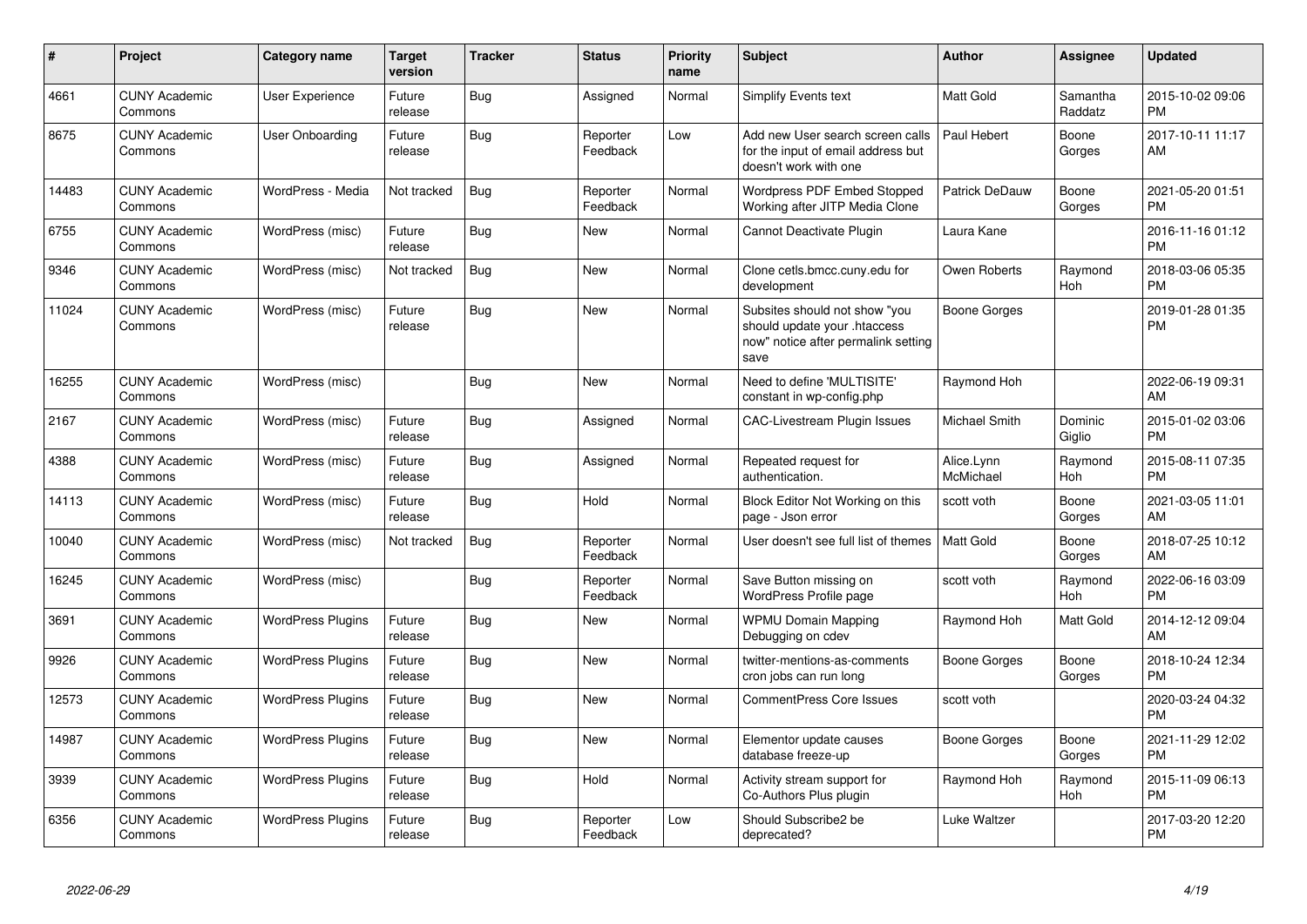| #     | Project                         | Category name            | <b>Target</b><br>version | <b>Tracker</b> | <b>Status</b>        | <b>Priority</b><br>name | Subject                                                                                                                                      | Author                  | Assignee           | <b>Updated</b>                |
|-------|---------------------------------|--------------------------|--------------------------|----------------|----------------------|-------------------------|----------------------------------------------------------------------------------------------------------------------------------------------|-------------------------|--------------------|-------------------------------|
| 9289  | <b>CUNY Academic</b><br>Commons | <b>WordPress Plugins</b> | Future<br>release        | <b>Bug</b>     | Reporter<br>Feedback | Normal                  | Email Users Plugin                                                                                                                           | Laurie Hurson           | Boone<br>Gorges    | 2018-10-24 12:34<br><b>PM</b> |
| 9515  | <b>CUNY Academic</b><br>Commons | <b>WordPress Plugins</b> | Not tracked              | Bug            | Reporter<br>Feedback | Normal                  | Text to Speech plugin - "More<br>Slowly" checkbox not working                                                                                | scott voth              | Boone<br>Gorges    | 2018-06-13 02:26<br><b>PM</b> |
| 11120 | <b>CUNY Academic</b><br>Commons | <b>WordPress Plugins</b> | Not tracked              | Bug            | Reporter<br>Feedback | Normal                  | Events Manager Events Not<br>Showing Up                                                                                                      | Mark Webb               |                    | 2019-02-27 04:10<br><b>PM</b> |
| 11415 | <b>CUNY Academic</b><br>Commons | <b>WordPress Plugins</b> | Not tracked              | Bug            | Reporter<br>Feedback | Normal                  | <b>Blog Subscriptions in Jetpack</b>                                                                                                         | Laurie Hurson           |                    | 2019-05-14 10:34<br>AM        |
| 15516 | <b>CUNY Academic</b><br>Commons | <b>WordPress Plugins</b> |                          | <b>Bug</b>     | Reporter<br>Feedback | Normal                  | Can't publish or save draft of post<br>on wordpress.com                                                                                      | Raffi<br>Khatchadourian | Raymond<br>Hoh     | 2022-03-02 05:52<br><b>PM</b> |
| 11649 | <b>CUNY Academic</b><br>Commons | <b>WordPress Plugins</b> | 2.0.3                    | Bug            | In Progress          | Normal                  | CC license displayed on every<br>page                                                                                                        | Gina Cherry             | Raymond<br>Hoh     | 2022-06-29 11:32<br>AM        |
| 10769 | <b>CUNY Academic</b><br>Commons | <b>WordPress Themes</b>  | Not tracked              | <b>Bug</b>     | Reporter<br>Feedback | Normal                  | 2011 Theme Sidebar                                                                                                                           | Mark Webb               |                    | 2018-12-04 04:09<br><b>PM</b> |
| 12360 | <b>CUNY Academic</b><br>Commons | <b>WordPress Themes</b>  | Not tracked              | <b>Bug</b>     | Reporter<br>Feedback | Normal                  | site just says "DANTE We are<br>currently in maintenance mode,<br>please check back shortly."                                                | Marilyn Weber           |                    | 2020-02-04 12:13<br><b>PM</b> |
| 9908  | <b>CUNY Academic</b><br>Commons |                          | Not tracked              | Feature        | <b>New</b>           | Normal                  | Is it possible to send email<br>updates to users (or an email<br>address not on the list) for only a<br>single page AFTER being<br>prompted? | <b>Michael Shields</b>  | scott voth         | 2018-06-11 01:34<br><b>PM</b> |
| 12911 | <b>CUNY Academic</b><br>Commons |                          | Not tracked              | Feature        | <b>New</b>           | Normal                  | Block access to xmlrpc.php based<br>on User-Agent                                                                                            | <b>Boone Gorges</b>     | Boone<br>Gorges    | 2020-06-09 05:12<br><b>PM</b> |
| 14394 | <b>CUNY Academic</b><br>Commons |                          | Not tracked              | Feature        | <b>New</b>           | Normal                  | Commons News Site - redesign                                                                                                                 | scott voth              | scott voth         | 2021-09-14 10:46<br>AM        |
| 15883 | <b>CUNY Academic</b><br>Commons |                          | 2.1.0                    | Feature        | <b>New</b>           | Normal                  | Release BPGES update                                                                                                                         | <b>Boone Gorges</b>     | Boone<br>Gorges    | 2022-05-26 10:39<br>AM        |
| 11968 | JustPublics@365<br>MediaCamp    |                          |                          | Feature        | <b>New</b>           | Normal                  | Nanoscience Retractable Display<br>Unit                                                                                                      | Donald Cherry           | Bonnie<br>Eissner  | 2021-02-19 08:50<br>AM        |
| 7828  | <b>CUNY Academic</b><br>Commons |                          | Not tracked              | Feature        | Assigned             | Normal                  | Theme Assessment 2017                                                                                                                        | Margaret Galvan         | Margaret<br>Galvan | 2017-05-02 10:41<br><b>PM</b> |
| 8837  | <b>CUNY Academic</b><br>Commons |                          | Not tracked              | Feature        | Assigned             | Normal                  | Create a form to request info from<br>people requesting premium<br>themes and plugins                                                        | Matt Gold               | Marilyn<br>Weber   | 2017-11-14 03:35<br><b>PM</b> |
| 10368 | <b>CUNY Academic</b><br>Commons |                          | Future<br>release        | Feature        | Assigned             | Normal                  | Use ORCID data to populate<br>academic profile page                                                                                          | Stephen Francoeur       | Boone<br>Gorges    | 2018-09-25 01:53<br><b>PM</b> |
| 11517 | <b>CUNY Academic</b><br>Commons |                          | Not tracked              | Feature        | Assigned             | Normal                  | wp-accessibility plugin should not<br>strip 'target="_blank"' by default                                                                     | <b>Boone Gorges</b>     | Laurie Hurson      | 2019-09-24 09:57<br>AM        |
| 2571  | NYCDH Community<br>Site         |                          |                          | Feature        | Assigned             | Normal                  | Add Google custom search box to<br>homepage                                                                                                  | Mark Newton             | Raymond<br>Hoh     | 2013-05-18 07:49<br>PM        |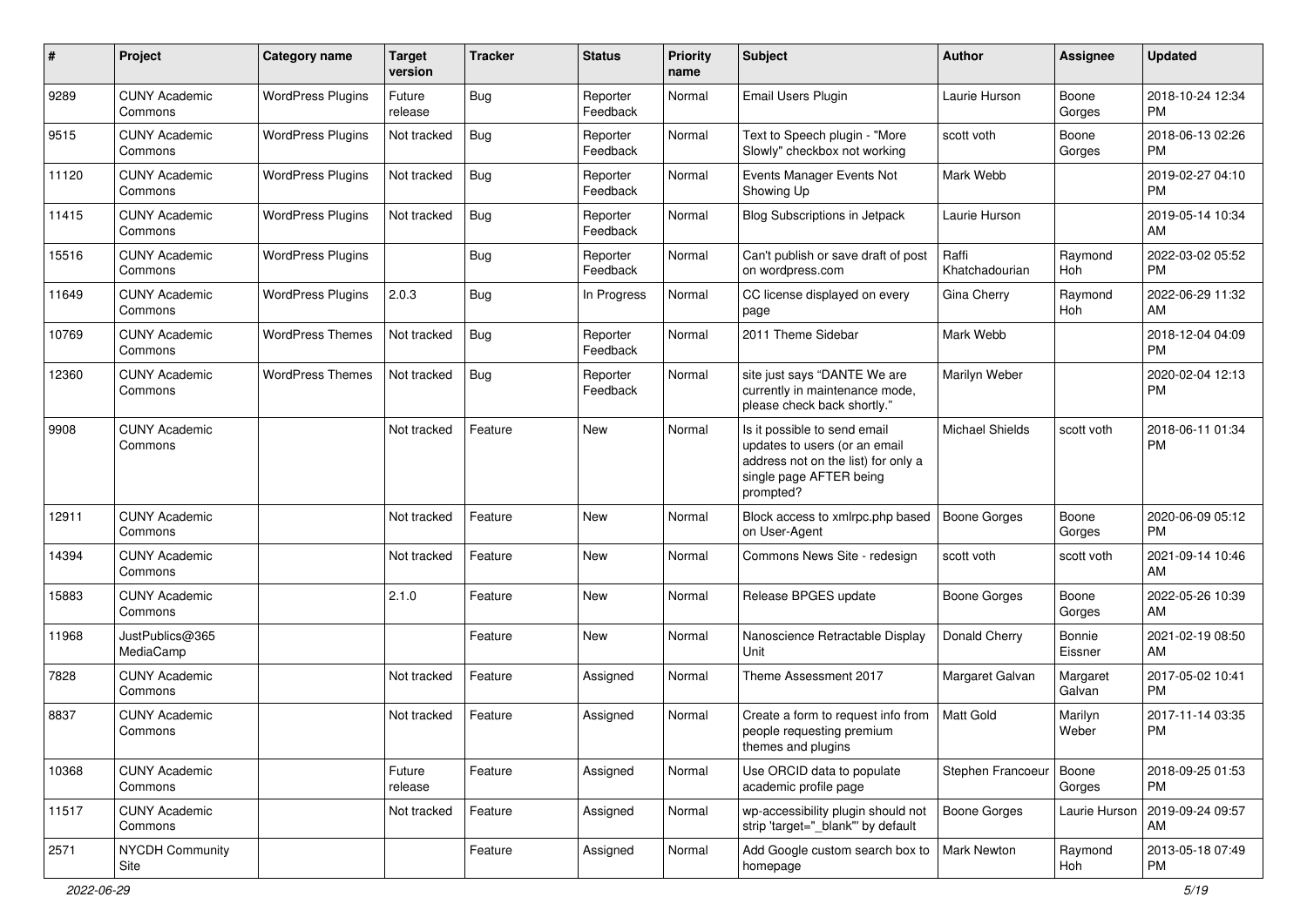| #     | Project                                                                 | <b>Category name</b>      | <b>Target</b><br>version | <b>Tracker</b> | <b>Status</b>        | <b>Priority</b><br>name | Subject                                                       | <b>Author</b>           | <b>Assignee</b>     | <b>Updated</b>                |
|-------|-------------------------------------------------------------------------|---------------------------|--------------------------|----------------|----------------------|-------------------------|---------------------------------------------------------------|-------------------------|---------------------|-------------------------------|
| 2574  | <b>NYCDH Community</b><br>Site                                          |                           |                          | Feature        | Assigned             | Normal                  | Add Way to Upload Files to<br>Groups                          | Mark Newton             | Raymond<br>Hoh      | 2013-05-18 07:46<br><b>PM</b> |
| 2577  | <b>NYCDH Community</b><br>Site                                          |                           |                          | Feature        | Assigned             | Low                     | Investigate Potential to Add Links<br>to the Forum            | <b>Mark Newton</b>      | Alex Gil            | 2013-05-16 09:40<br><b>PM</b> |
| 13912 | <b>CUNY Academic</b><br>Commons                                         |                           | Not tracked              | Feature        | Hold                 | Low                     | posting "missed schedule"                                     | Marilyn Weber           |                     | 2021-02-23 10:46<br>AM        |
| 16092 | <b>CUNY Academic</b><br>Commons                                         |                           | Future<br>release        | Feature        | Hold                 | Normal                  | Don't show main site in Site<br>search results                | Boone Gorges            | Boone<br>Gorges     | 2022-05-17 03:12<br><b>PM</b> |
| 11131 | <b>CUNY Academic</b><br>Commons                                         |                           | Future<br>release        | Feature        | Reporter<br>Feedback | Normal                  | Image Annotation Plugins                                      | Laurie Hurson           |                     | 2019-02-26 11:33<br>AM        |
| 15613 | <b>CUNY Academic</b><br>Commons                                         |                           | 2.0.3                    | Feature        | Reporter<br>Feedback | Normal                  | Adding "Passster" plugin                                      | Laurie Hurson           |                     | 2022-06-29 11:32<br>AM        |
| 15923 | <b>CUNY Academic</b><br>Commons                                         |                           | Not tracked              | Feature        | Reporter<br>Feedback | Normal                  | <b>Bellows Plugin Adjustments</b>                             | Laurie Hurson           |                     | 2022-04-20 10:10<br>AM        |
| 16290 | <b>CUNY Academic</b><br>Commons                                         |                           |                          | Feature        | Reporter<br>Feedback | Normal                  | Add Table Of Contents Block<br>plug-in                        | Raffi<br>Khatchadourian |                     | 2022-06-24 10:26<br>AM        |
| 2573  | <b>NYCDH Community</b><br>Site                                          |                           |                          | Feature        | Reporter<br>Feedback | Normal                  | Add dh_nyc twitter list feed to site                          | <b>Mark Newton</b>      | Matt Gold           | 2013-05-16 11:42<br><b>PM</b> |
| 12062 | AD/O365 Transition<br>from NonMatric to<br><b>Matriculated Students</b> |                           |                          | Feature        | In Progress          | Normal                  | create solution and console<br>project                        | Emilio Rodriguez        | Emilio<br>Rodriguez | 2019-11-12 03:56<br><b>PM</b> |
| 8900  | <b>CUNY Academic</b><br>Commons                                         | Accessibility             | Future<br>release        | Feature        | Assigned             | Normal                  | Look into tools to enforce<br>accessibility in WP environment | <b>Matt Gold</b>        | Boone<br>Gorges     | 2022-04-26 11:59<br>AM        |
| 8901  | <b>CUNY Academic</b><br>Commons                                         | Accessibility             | Future<br>release        | Feature        | Assigned             | Normal                  | Theme analysis for accessibility                              | <b>Matt Gold</b>        | Boone<br>Gorges     | 2022-04-26 11:59<br>AM        |
| 5679  | <b>CUNY Academic</b><br>Commons                                         | Analytics                 | Not tracked              | Feature        | <b>New</b>           | Normal                  | Logged In Users for GA                                        | Valerie Townsend        | Valerie<br>Townsend | 2016-06-11 09:49<br>AM        |
| 1460  | <b>CUNY Academic</b><br>Commons                                         | Analytics                 | Future<br>release        | Feature        | Assigned             | Normal                  | <b>Update System Report</b>                                   | <b>Brian Foote</b>      | Boone<br>Gorges     | 2015-11-09 06:13<br><b>PM</b> |
| 5581  | <b>CUNY Academic</b><br>Commons                                         | Analytics                 | Future<br>release        | Feature        | Assigned             | Normal                  | <b>Explore alternatives to Google</b><br>Analytics            | <b>Matt Gold</b>        | Valerie<br>Townsend | 2020-04-17 03:12<br><b>PM</b> |
| 4635  | <b>CUNY Academic</b><br>Commons                                         | Authentication            | Future<br>release        | Feature        | <b>New</b>           | Normal                  | Allow non-WP authentication                                   | Boone Gorges            | Sonja Leix          | 2019-03-01 02:05<br><b>PM</b> |
| 9720  | <b>CUNY Academic</b><br>Commons                                         | Authentication            | Future<br>release        | Feature        | <b>New</b>           | Normal                  | The Commons should be an<br>oAuth provider                    | Boone Gorges            |                     | 2019-03-01 02:04<br><b>PM</b> |
| 6078  | <b>CUNY Academic</b><br>Commons                                         | <b>Blogs (BuddyPress)</b> | Future<br>release        | Feature        | <b>New</b>           | Normal                  | <b>Explore Adding Network Blog</b><br>Metadata Plugin         | Luke Waltzer            | Luke Waltzer        | 2016-10-11 10:29<br><b>PM</b> |
| 8835  | <b>CUNY Academic</b><br>Commons                                         | <b>Blogs (BuddyPress)</b> | Future<br>release        | Feature        | <b>New</b>           | Normal                  | Extend cuny is shortlinks to sites                            | Luke Waltzer            | Boone<br>Gorges     | 2022-04-26 11:59<br>AM        |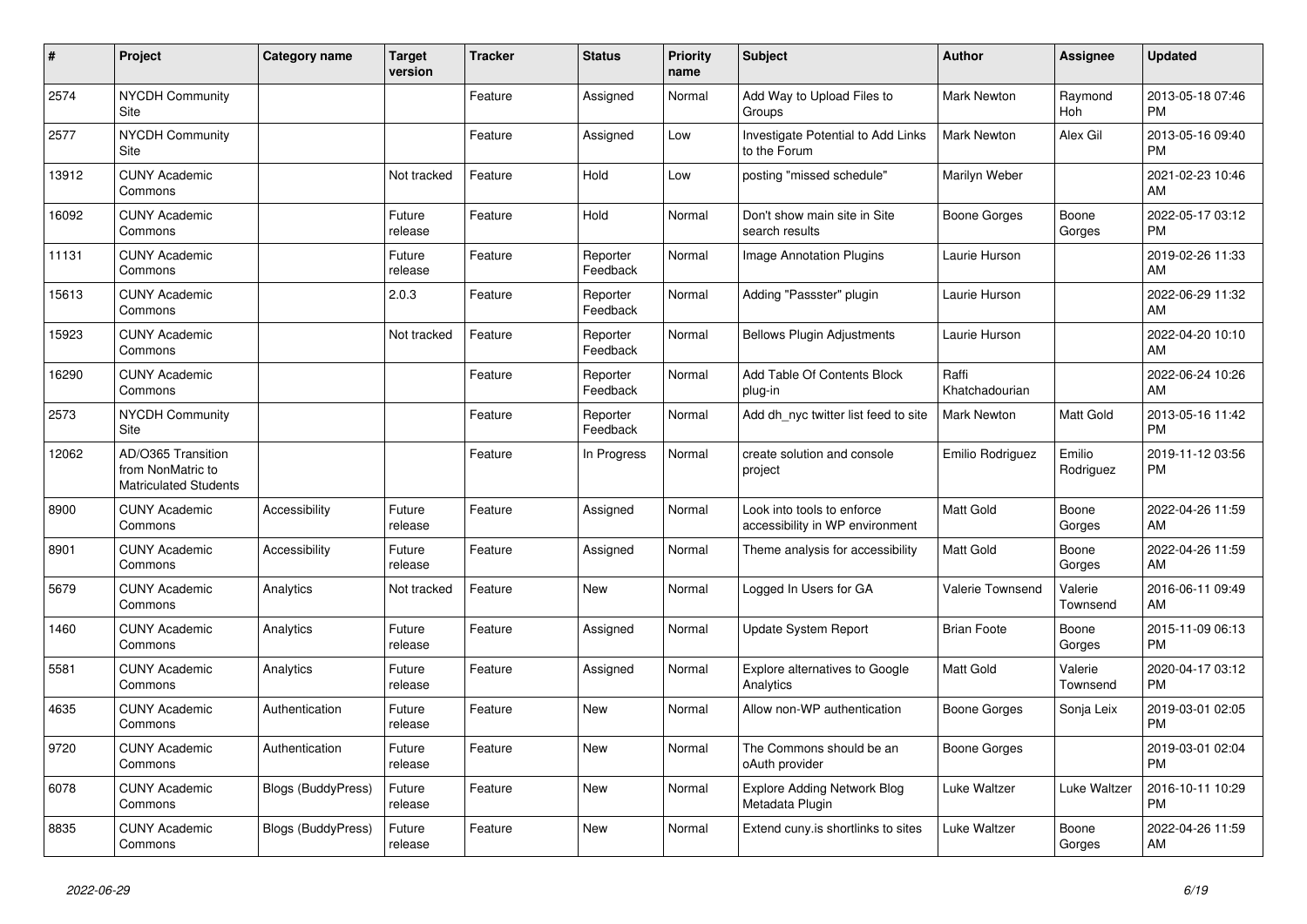| #     | Project                         | <b>Category name</b>   | Target<br>version | <b>Tracker</b> | <b>Status</b> | <b>Priority</b><br>name | <b>Subject</b>                                                    | <b>Author</b>       | Assignee            | <b>Updated</b>                |
|-------|---------------------------------|------------------------|-------------------|----------------|---------------|-------------------------|-------------------------------------------------------------------|---------------------|---------------------|-------------------------------|
| 8836  | <b>CUNY Academic</b><br>Commons | Blogs (BuddyPress)     | Future<br>release | Feature        | Assigned      | Normal                  | Redesign site launch process                                      | Matt Gold           | Boone<br>Gorges     | 2019-10-03 02:49<br><b>PM</b> |
| 58    | <b>CUNY Academic</b><br>Commons | BuddyPress (misc)      | Future<br>release | Feature        | Assigned      | Low                     | Make member search sortable by<br>last name                       | Roberta Brody       | Boone<br>Gorges     | 2010-08-26 02:38<br><b>PM</b> |
| 310   | <b>CUNY Academic</b><br>Commons | BuddyPress (misc)      | Future<br>release | Feature        | Assigned      | Low                     | <b>Friend Request Email</b>                                       | Matt Gold           | Samantha<br>Raddatz | 2015-11-09 05:08<br><b>PM</b> |
| 377   | <b>CUNY Academic</b><br>Commons | BuddyPress (misc)      | Future<br>release | Feature        | Assigned      | Normal                  | Like buttons                                                      | Matt Gold           | Boone<br>Gorges     | 2010-11-16 05:13<br><b>PM</b> |
| 435   | <b>CUNY Academic</b><br>Commons | BuddyPress (misc)      | Future<br>release | Feature        | Assigned      | Normal                  | Include Avatar Images in Forum<br><b>Post Notification Emails</b> | Matt Gold           | Boone<br>Gorges     | 2010-12-08 12:40<br><b>PM</b> |
| 500   | <b>CUNY Academic</b><br>Commons | BuddyPress (misc)      | Future<br>release | Feature        | Assigned      | Normal                  | Export Group Data                                                 | Matt Gold           | Boone<br>Gorges     | 2010-12-19 12:09<br><b>PM</b> |
| 554   | <b>CUNY Academic</b><br>Commons | BuddyPress (misc)      | Future<br>release | Feature        | Assigned      | Normal                  | Add Trackback notifications to<br>site-wide activity feed         | Matt Gold           | Boone<br>Gorges     | 2015-11-09 06:19<br><b>PM</b> |
| 599   | <b>CUNY Academic</b><br>Commons | BuddyPress (misc)      | Future<br>release | Feature        | Assigned      | Normal                  | Consider adding rating plugins for<br><b>BuddyPress/BBPress</b>   | <b>Matt Gold</b>    | Boone<br>Gorges     | 2011-08-22 06:50<br><b>PM</b> |
| 635   | <b>CUNY Academic</b><br>Commons | BuddyPress (misc)      | Future<br>release | Feature        | Assigned      | Normal                  | Big Blue Button -<br>Videoconferencing in Groups and<br>Blogs     | Matt Gold           | Boone<br>Gorges     | 2011-03-14 03:24<br><b>PM</b> |
| 1423  | <b>CUNY Academic</b><br>Commons | BuddyPress (misc)      | Future<br>release | Feature        | Assigned      | Low                     | Show an avatar for pingback<br>comment activity items             | Boone Gorges        | <b>Tahir Butt</b>   | 2016-10-24 12:03<br><b>PM</b> |
| 2325  | <b>CUNY Academic</b><br>Commons | BuddyPress (misc)      | Future<br>release | Feature        | Assigned      | Low                     | Profile should have separate fields<br>for first/last names       | local admin         | Boone<br>Gorges     | 2015-11-09 06:09<br><b>PM</b> |
| 6389  | <b>CUNY Academic</b><br>Commons | <b>BuddyPress Docs</b> | Future<br>release | Feature        | <b>New</b>    | Low                     | Make Discussion Area Visible<br>When Editing a Doc                | Luke Waltzer        | Boone<br>Gorges     | 2016-10-21 04:16<br><b>PM</b> |
| 519   | <b>CUNY Academic</b><br>Commons | <b>BuddyPress Docs</b> | Future<br>release | Feature        | Assigned      | Low                     | TOC for individual docs - for new<br>BP "wiki-like" plugin        | scott voth          | Boone<br>Gorges     | 2015-11-09 05:54<br><b>PM</b> |
| 618   | <b>CUNY Academic</b><br>Commons | <b>BuddyPress Docs</b> | Future<br>release | Feature        | Assigned      | Normal                  | <b>BuddyPress Docs: export formats</b>                            | Boone Gorges        | Boone<br>Gorges     | 2015-11-09 05:38<br><b>PM</b> |
| 1417  | <b>CUNY Academic</b><br>Commons | <b>BuddyPress Docs</b> | Future<br>release | Feature        | Assigned      | Low                     | <b>Bulk actions for BuddyPress Docs</b>                           | <b>Boone Gorges</b> | Boone<br>Gorges     | 2016-10-17 10:41<br><b>PM</b> |
| 1422  | <b>CUNY Academic</b><br>Commons | <b>BuddyPress Docs</b> | Future<br>release | Feature        | Assigned      | Normal                  | Make "created Doc" activity icons<br>non-mini                     | <b>Boone Gorges</b> | Boone<br>Gorges     | 2015-11-09 05:48<br><b>PM</b> |
| 1744  | <b>CUNY Academic</b><br>Commons | <b>BuddyPress Docs</b> | Future<br>release | Feature        | Assigned      | Normal                  | Spreadsheet-style Docs                                            | <b>Boone Gorges</b> | Boone<br>Gorges     | 2015-11-09 06:13<br><b>PM</b> |
| 2523  | <b>CUNY Academic</b><br>Commons | <b>BuddyPress Docs</b> | Future<br>release | Feature        | Assigned      | Normal                  | Allow Users to Upload Images to<br>BP Docs                        | <b>Matt Gold</b>    | Boone<br>Gorges     | 2015-11-09 06:14<br><b>PM</b> |
| 13466 | <b>CUNY Academic</b><br>Commons | Cavalcade              | Future<br>release | Feature        | <b>New</b>    | Normal                  | Automated cleanup for duplicate<br>Cavalcade tasks                | Boone Gorges        | Boone<br>Gorges     | 2020-10-13 05:24<br>PM        |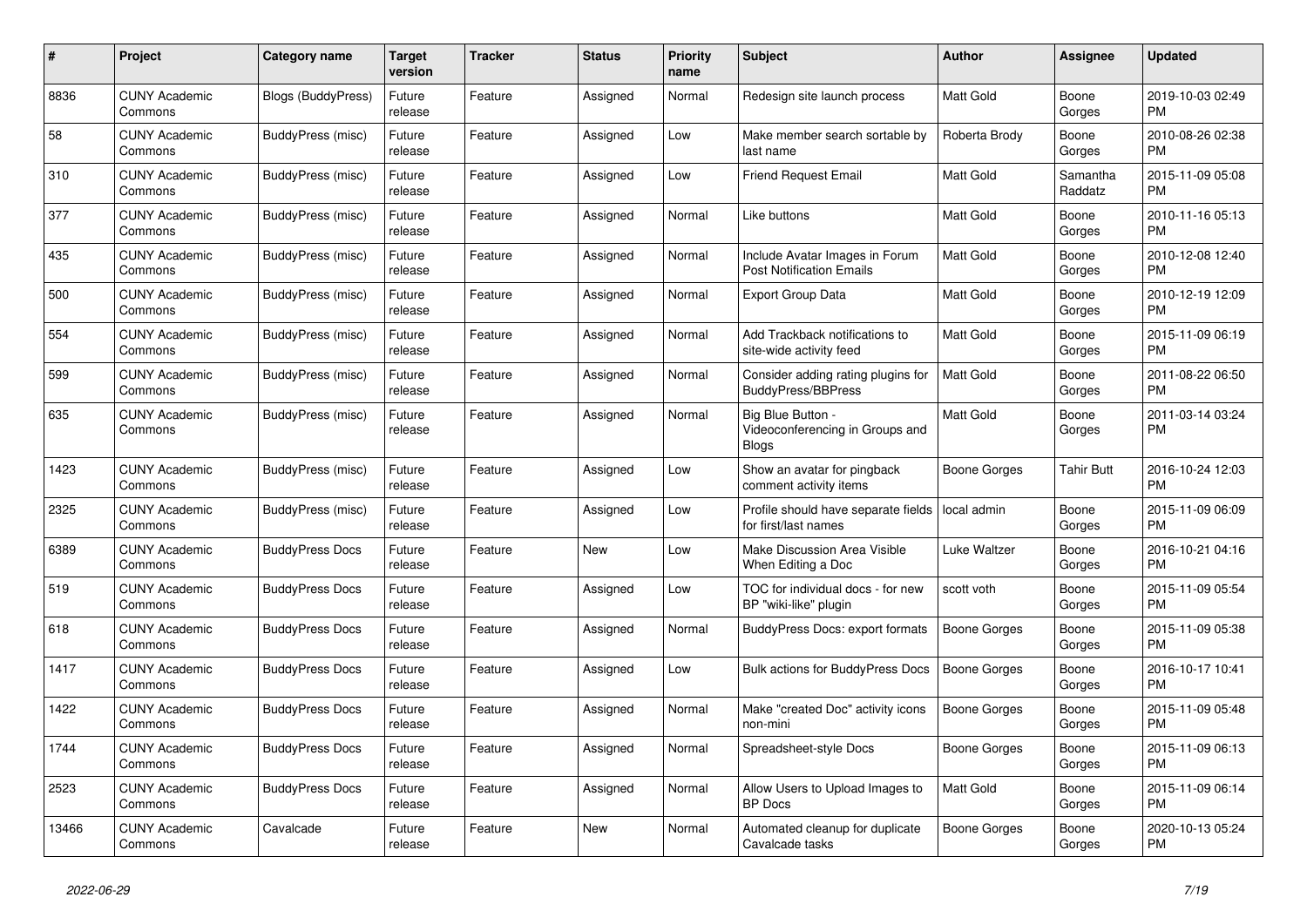| #     | Project                         | <b>Category name</b>       | <b>Target</b><br>version | <b>Tracker</b> | <b>Status</b> | Priority<br>name | <b>Subject</b>                                                                      | Author                  | <b>Assignee</b>      | <b>Updated</b>                |
|-------|---------------------------------|----------------------------|--------------------------|----------------|---------------|------------------|-------------------------------------------------------------------------------------|-------------------------|----------------------|-------------------------------|
| 10226 | <b>CUNY Academic</b><br>Commons | Courses                    | Future<br>release        | Feature        | <b>New</b>    | Normal           | Add "My Courses" to drop down<br>list                                               | scott voth              | Boone<br>Gorges      | 2021-11-19 12:42<br>PM.       |
| 11789 | <b>CUNY Academic</b><br>Commons | Courses                    | Future<br>release        | Feature        | New           | Normal           | Ability to remove item from<br>Courses list                                         | Laurie Hurson           | Sonja Leix           | 2019-09-24 12:28<br><b>PM</b> |
| 9420  | <b>CUNY Academic</b><br>Commons | cuny.is                    | Not tracked              | Feature        | <b>New</b>    | Normal           | Request for http://cuny.is/streams                                                  | Raffi<br>Khatchadourian | Marilyn<br>Weber     | 2018-04-02 10:08<br>AM        |
| 2754  | <b>CUNY Academic</b><br>Commons | Design                     | Future<br>release        | Feature        | Assigned      | Normal           | Determine strategy for CAC logo<br>handling in top header                           | Micki Kaufman           | Chris Stein          | 2015-01-05 08:53<br><b>PM</b> |
| 8902  | <b>CUNY Academic</b><br>Commons | Design                     | Not tracked              | Feature        | Assigned      | Normal           | Report back on research on<br><b>BuddyPress themes</b>                              | <b>Matt Gold</b>        | <b>Michael Smith</b> | 2017-11-10 12:31<br><b>PM</b> |
| 1166  | <b>CUNY Academic</b><br>Commons | <b>Email Invitations</b>   | Future<br>release        | Feature        | New           | Low              | Better organizational tools for Sent<br>Invites                                     | Boone Gorges            | Boone<br>Gorges      | 2015-11-09 06:02<br><b>PM</b> |
| 1167  | <b>CUNY Academic</b><br>Commons | <b>Email Invitations</b>   | Future<br>release        | Feature        | New           | Low              | Allow email invitations to be resent                                                | Boone Gorges            | Boone<br>Gorges      | 2015-11-12 12:53<br>AM.       |
| 1165  | <b>CUNY Academic</b><br>Commons | <b>Email Invitations</b>   | Future<br>release        | Feature        | Assigned      | Low              | Allow saved lists of invitees under<br>Send Invites                                 | <b>Boone Gorges</b>     | Boone<br>Gorges      | 2015-11-09 06:03<br>PM.       |
| 5992  | <b>CUNY Academic</b><br>Commons | <b>Email Notifications</b> | Future<br>release        | Feature        | New           | Normal           | Changing the From line of<br>autogenerated blog emails                              | Marilyn Weber           |                      | 2018-09-27 05:19<br><b>PM</b> |
| 12042 | <b>CUNY Academic</b><br>Commons | <b>Email Notifications</b> | Future<br>release        | Feature        | <b>New</b>    | Normal           | Improved error logging for BPGES<br>send queue                                      | <b>Boone Gorges</b>     | Boone<br>Gorges      | 2021-11-19 12:25<br>PM.       |
| 333   | <b>CUNY Academic</b><br>Commons | <b>Email Notifications</b> | Future<br>release        | Feature        | Assigned      | Low              | Delay Forum Notification Email<br>Delivery Until After Editing Period<br>Ends       | <b>Matt Gold</b>        | Raymond<br>Hoh       | 2015-11-09 06:01<br><b>PM</b> |
| 15604 | <b>CUNY Academic</b><br>Commons | <b>Email Notifications</b> | Future<br>release        | Feature        | Assigned      | Normal           | Restructure Commons Group<br><b>Digest Email Messages</b>                           | <b>Matt Gold</b>        | Boone<br>Gorges      | 2022-05-26 10:45<br>AM        |
| 4481  | <b>CUNY Academic</b><br>Commons | Events                     | Future<br>release        | Feature        | <b>New</b>    | Normal           | Group admins/mods should have<br>the ability to unlink an event from<br>the group   | Boone Gorges            | Boone<br>Gorges      | 2017-04-24 03:53<br><b>PM</b> |
| 11531 | <b>CUNY Academic</b><br>Commons | Events                     | Future<br>release        | Feature        | <b>New</b>    | Normal           | Main Events calendar should<br>include non-public events that<br>user has access to | scott voth              | Boone<br>Gorges      | 2019-06-11 10:00<br>AM        |
| 3475  | <b>CUNY Academic</b><br>Commons | Events                     | Future<br>release        | Feature        | Assigned      | Normal           | Request to add plugin to<br>streamline room<br>booking/appointment booking          | Naomi Barrettara        | Boone<br>Gorges      | 2014-12-01 05:14<br><b>PM</b> |
| 4053  | <b>CUNY Academic</b><br>Commons | Events                     | Future<br>release        | Feature        | Assigned      | Normal           | Create new tab for past events                                                      | Matt Gold               | Boone<br>Gorges      | 2015-05-12 02:10<br>PM.       |
| 4238  | <b>CUNY Academic</b><br>Commons | Events                     | Future<br>release        | Feature        | Assigned      | Normal           | Copy Events to Other Groups?                                                        | Matt Gold               | Boone<br>Gorges      | 2015-07-02 10:08<br>AM        |
| 5016  | <b>CUNY Academic</b><br>Commons | Events                     | Future<br>release        | Feature        | Assigned      | Low              | Allow comments to be posted on<br>events                                            | Matt Gold               | Raymond<br>Hoh       | 2019-03-01 02:23<br><b>PM</b> |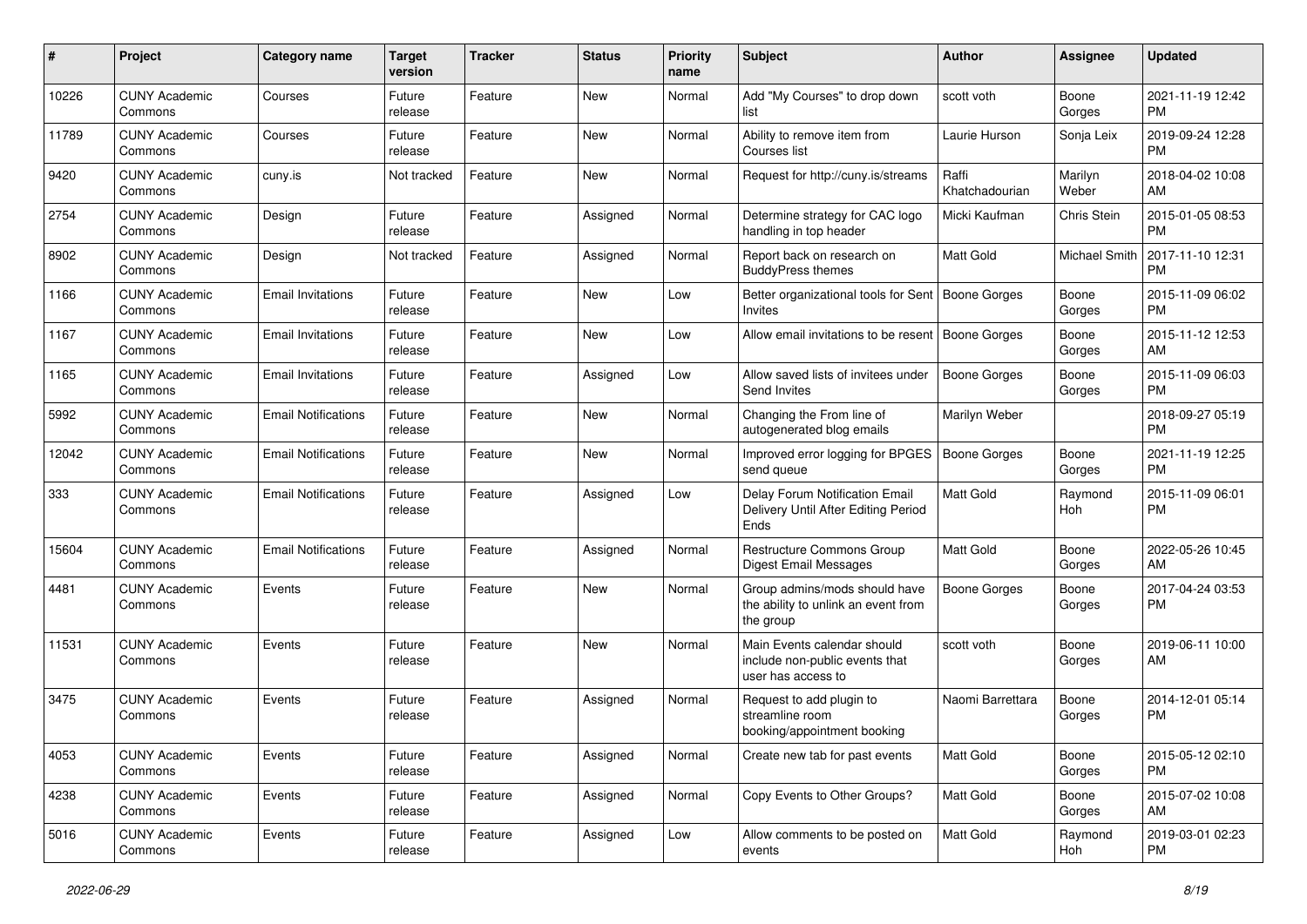| $\#$  | Project                         | <b>Category name</b> | Target<br>version | <b>Tracker</b> | <b>Status</b>        | Priority<br>name | <b>Subject</b>                                                               | <b>Author</b>           | <b>Assignee</b>     | <b>Updated</b>                |
|-------|---------------------------------|----------------------|-------------------|----------------|----------------------|------------------|------------------------------------------------------------------------------|-------------------------|---------------------|-------------------------------|
| 5696  | <b>CUNY Academic</b><br>Commons | Events               | Future<br>release | Feature        | Assigned             | Normal           | Events Calendar - display options<br>calendar aggregation                    | <b>Matt Gold</b>        | Boone<br>Gorges     | 2016-10-13 11:44<br>AM        |
| 11077 | <b>CUNY Academic</b><br>Commons | Events               | Not tracked       | Feature        | Reporter<br>Feedback | Normal           | Show event category description<br>in event list view                        | Raffi<br>Khatchadourian |                     | 2019-02-12 10:38<br><b>PM</b> |
| 3580  | <b>CUNY Academic</b><br>Commons | Group Blogs          | Future<br>release | Feature        | <b>New</b>           | Normal           | Multiple blogs per group                                                     | Boone Gorges            | Boone<br>Gorges     | 2018-02-20 02:02<br><b>PM</b> |
| 653   | <b>CUNY Academic</b><br>Commons | <b>Group Blogs</b>   | Future<br>release | Feature        | Assigned             | Normal           | Redesign Integration of Groups<br>and Blogs                                  | Matt Gold               | Samantha<br>Raddatz | 2015-11-09 05:40<br><b>PM</b> |
| 8756  | <b>CUNY Academic</b><br>Commons | Group Blogs          | Future<br>release | Feature        | Hold                 | Normal           | Connect multiple blogs to one<br>group?                                      | Matt Gold               | Boone<br>Gorges     | 2017-09-30 10:42<br>AM        |
| 11834 | <b>CUNY Academic</b><br>Commons | <b>Group Files</b>   | Future<br>release | Feature        | New                  | Normal           | Improved tools for managing<br>group file folders                            | Boone Gorges            | Sonja Leix          | 2019-09-06 03:55<br><b>PM</b> |
| 12091 | <b>CUNY Academic</b><br>Commons | <b>Group Files</b>   | Future<br>release | Feature        | <b>New</b>           | Normal           | Improved pre-upload file validation<br>for bp-group-documents                | <b>Boone Gorges</b>     | Boone<br>Gorges     | 2019-11-14 01:21<br><b>PM</b> |
| 1192  | <b>CUNY Academic</b><br>Commons | <b>Group Files</b>   | Future<br>release | Feature        | Assigned             | Low              | When posting group files, allow<br>users to add a category without<br>saving | <b>Matt Gold</b>        | Raymond<br>Hoh      | 2015-11-09 05:53<br><b>PM</b> |
| 3080  | <b>CUNY Academic</b><br>Commons | <b>Group Files</b>   | Future<br>release | Feature        | Assigned             | Low              | Create a system to keep track of<br>file changes                             | <b>Matt Gold</b>        | Boone<br>Gorges     | 2014-02-26 10:04<br><b>PM</b> |
| 3354  | <b>CUNY Academic</b><br>Commons | <b>Group Files</b>   | Future<br>release | Feature        | Assigned             | Low              | Allow Group Download of Multiple<br><b>Selected Files</b>                    | <b>Matt Gold</b>        | <b>Chris Stein</b>  | 2014-08-01 08:50<br>AM        |
| 13199 | <b>CUNY Academic</b><br>Commons | Group Forums         | Future<br>release | Feature        | New                  | Normal           | Favoring Groups over bbPress<br>plugin                                       | Colin McDonald          | Colin<br>McDonald   | 2021-11-19 12:28<br><b>PM</b> |
| 13358 | <b>CUNY Academic</b><br>Commons | Group Forums         | Future<br>release | Feature        | <b>New</b>           | Normal           | Improved UI for group forum<br>threading settings                            | Boone Gorges            | Raymond<br>Hoh      | 2021-11-19 12:27<br><b>PM</b> |
| 585   | <b>CUNY Academic</b><br>Commons | Group Forums         | Future<br>release | Feature        | Assigned             | Normal           | Merge Forum Topics                                                           | Sarah Morgano           | Boone<br>Gorges     | 2011-07-06 04:11<br><b>PM</b> |
| 3192  | <b>CUNY Academic</b><br>Commons | Group Forums         | Future<br>release | Feature        | Assigned             | Normal           | Customizable forum views for<br>bbPress 2.x group forums                     | Boone Gorges            | Raymond<br>Hoh      | 2015-11-09 12:47<br><b>PM</b> |
| 3193  | <b>CUNY Academic</b><br>Commons | Group Forums         | Future<br>release | Feature        | Assigned             | Normal           | bbPress 2.x dynamic roles and<br><b>RBE</b>                                  | Boone Gorges            | Boone<br>Gorges     | 2014-09-30 01:30<br><b>PM</b> |
| 10659 | <b>CUNY Academic</b><br>Commons | Group Forums         | Future<br>release | Feature        | Assigned             | Normal           | Post to multiple groups via email                                            | <b>Matt Gold</b>        | Raymond<br>Hoh      | 2018-11-15 12:54<br>AM        |
| 2610  | <b>CUNY Academic</b><br>Commons | Group Invitations    | Future<br>release | Feature        | Assigned             | Low              | Request: Custom invitation<br>message to group invites                       | local admin             | Boone<br>Gorges     | 2015-11-09 06:13<br><b>PM</b> |
| 3308  | <b>CUNY Academic</b><br>Commons | Group Invitations    | Future<br>release | Feature        | Assigned             | Normal           | Allow members to rescind group<br>invitations                                | <b>Matt Gold</b>        | Boone<br>Gorges     | 2015-04-01 08:53<br><b>PM</b> |
| 1456  | <b>CUNY Academic</b><br>Commons | Group Invitations    | Future<br>release | Feature        | Reporter<br>Feedback | Low              | Invite to Group Button from Profile<br>Field                                 | <b>Matt Gold</b>        | Samantha<br>Raddatz | 2015-11-09 05:59<br><b>PM</b> |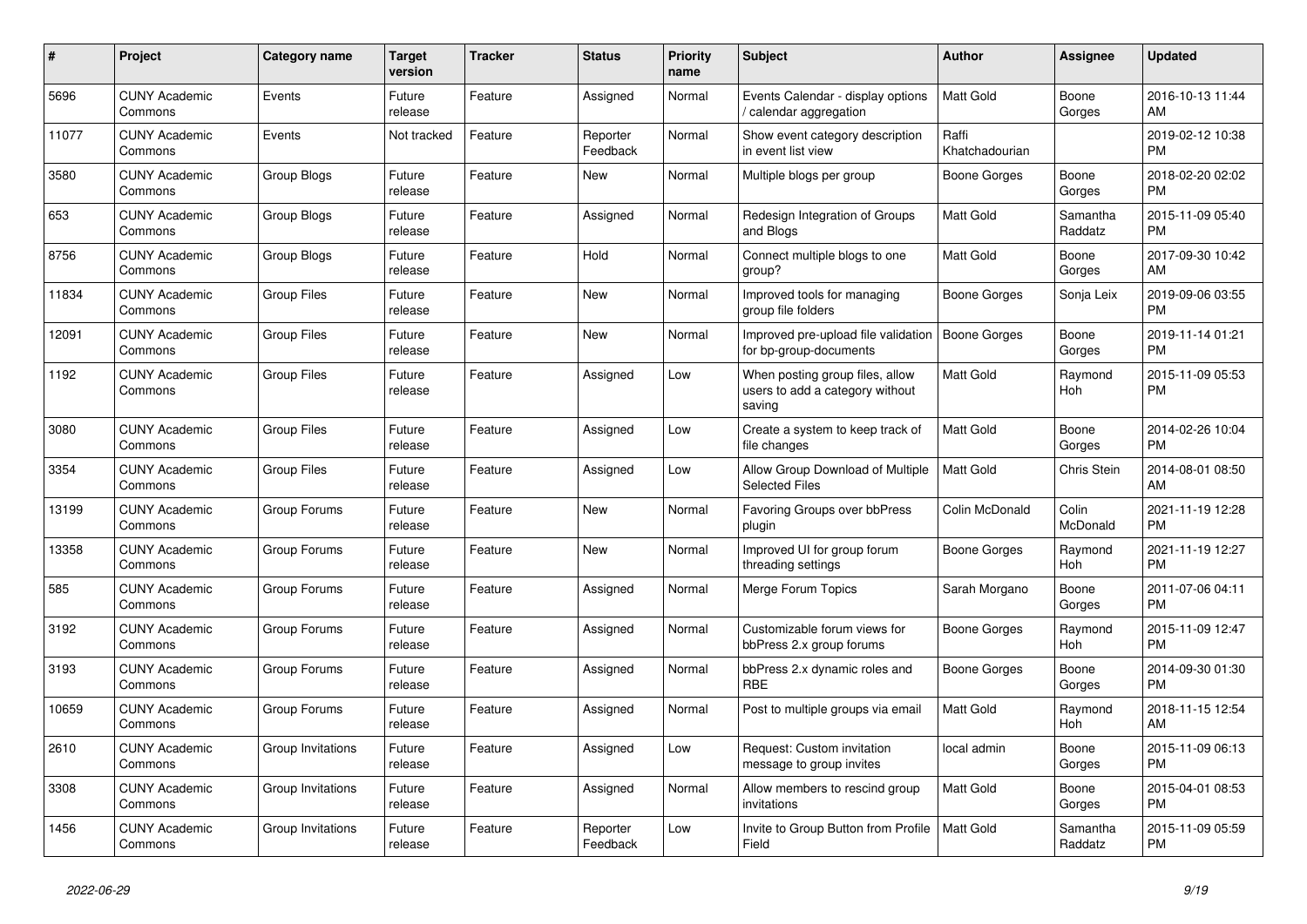| #     | Project                         | <b>Category name</b>           | <b>Target</b><br>version | <b>Tracker</b> | <b>Status</b>        | <b>Priority</b><br>name | <b>Subject</b>                                                                             | Author                   | Assignee            | <b>Updated</b>                |
|-------|---------------------------------|--------------------------------|--------------------------|----------------|----------------------|-------------------------|--------------------------------------------------------------------------------------------|--------------------------|---------------------|-------------------------------|
| 13370 | <b>CUNY Academic</b><br>Commons | Group Library                  | Future<br>release        | Feature        | <b>New</b>           | Normal                  | Library bulk deletion and folder<br>editing                                                | Colin McDonald           | Boone<br>Gorges     | 2020-10-13 10:41<br>AM        |
| 13650 | <b>CUNY Academic</b><br>Commons | Group Library                  | Future<br>release        | Feature        | New                  | Normal                  | Forum Attachments in Group<br>Library                                                      | Laurie Hurson            |                     | 2021-11-19 12:30<br><b>PM</b> |
| 14309 | CUNY Academic<br>Commons        | Group Library                  | Future<br>release        | Feature        | New                  | Normal                  | Better handling of<br>bp_group_document file download<br>attempts when file is not present | Boone Gorges             | Boone<br>Gorges     | 2021-11-19 12:28<br><b>PM</b> |
| 481   | <b>CUNY Academic</b><br>Commons | Groups (misc)                  | Future<br>release        | Feature        | Assigned             | Normal                  | ability to archive inactive groups<br>and blogs                                            | <b>Michael Mandiberg</b> | Samantha<br>Raddatz | 2015-11-09 05:56<br><b>PM</b> |
| 3458  | <b>CUNY Academic</b><br>Commons | Groups (misc)                  | Future<br>release        | Feature        | Assigned             | Normal                  | Filter Members of Group by<br>Campus                                                       | Michael Smith            | Samantha<br>Raddatz | 2014-09-26 08:32<br><b>PM</b> |
| 1544  | CUNY Academic<br>Commons        | Groups (misc)                  | Future<br>release        | Feature        | Reporter<br>Feedback | Normal                  | Group Filtering and Sorting                                                                | <b>Matt Gold</b>         | <b>Chris Stein</b>  | 2019-03-01 02:25<br><b>PM</b> |
| 7115  | <b>CUNY Academic</b><br>Commons | Groups (misc)                  | Future<br>release        | Feature        | Reporter<br>Feedback | Normal                  | make licensing info clear during<br>group creation                                         | <b>Matt Gold</b>         | Raymond<br>Hoh      | 2020-12-08 11:32<br>AM        |
| 12446 | <b>CUNY Academic</b><br>Commons | Groups (misc)                  | Future<br>release        | Feature        | Reporter<br>Feedback | Normal                  | Toggle default site to group forum<br>posting                                              | Laurie Hurson            | Laurie Hurson       | 2020-03-10 11:57<br>AM        |
| 1888  | <b>CUNY Academic</b><br>Commons | Home Page                      | Future<br>release        | Feature        | Assigned             | Normal                  | Refactor BP MPO Activity Filter to<br>support proper pagination                            | Sarah Morgano            | Boone<br>Gorges     | 2014-05-01 07:11<br>PM        |
| 1983  | <b>CUNY Academic</b><br>Commons | Home Page                      | Future<br>release        | Feature        | Assigned             | Low                     | Media Library integration with<br>Featured Content plugin                                  | <b>Boone Gorges</b>      | Dominic<br>Giglio   | 2014-03-17 10:34<br>AM        |
| 4980  | CUNY Academic<br>Commons        | Home Page                      | Future<br>release        | Feature        | Assigned             | Normal                  | CAC Featured Content -- Adding<br>Randomization                                            | Matt Gold                | Boone<br>Gorges     | 2016-12-12 03:01<br><b>PM</b> |
| 13891 | <b>CUNY Academic</b><br>Commons | Internal Tools and<br>Workflow | 2.1.0                    | Feature        | New                  | Normal                  | Migrate automated linting to<br>GitHub Actions                                             | Boone Gorges             | Jeremy Felt         | 2022-06-29 11:13<br>AM        |
| 15194 | <b>CUNY Academic</b><br>Commons | Internal Tools and<br>Workflow | 2.1.0                    | Feature        | New                  | Normal                  | PHPCS sniff for un-restored<br>switch_to_blog() calls                                      | Boone Gorges             | Jeremy Felt         | 2022-05-26 10:45<br>AM        |
| 3230  | <b>CUNY Academic</b><br>Commons | Internal Tools and<br>Workflow | Not tracked              | Feature        | Assigned             | High                    | Scripts for quicker<br>provisioning/updating of<br>development environments                | Boone Gorges             | Boone<br>Gorges     | 2016-01-26 04:54<br><b>PM</b> |
| 5234  | <b>CUNY Academic</b><br>Commons | Membership                     | Future<br>release        | Feature        | Assigned             | Normal                  | Write Unconfirmed patch for WP                                                             | Boone Gorges             | Boone<br>Gorges     | 2016-10-24 11:18<br>AM        |
| 3330  | <b>CUNY Academic</b><br>Commons | My Commons                     | Future<br>release        | Feature        | Assigned             | Normal                  | 'Commons Information" tool                                                                 | Boone Gorges             | Chris Stein         | 2014-09-22 08:46<br>PM        |
| 3517  | <b>CUNY Academic</b><br>Commons | My Commons                     | Future<br>release        | Feature        | Assigned             | Normal                  | Mute/Unmute My Commons<br>updates                                                          | Matt Gold                | Raymond<br>Hoh      | 2015-11-09 01:19<br><b>PM</b> |
| 3536  | <b>CUNY Academic</b><br>Commons | My Commons                     | Future<br>release        | Feature        | Assigned             | Normal                  | Infinite Scroll on My Commons<br>page                                                      | <b>Matt Gold</b>         | Raymond<br>Hoh      | 2015-04-13 04:42<br><b>PM</b> |
| 9028  | <b>CUNY Academic</b><br>Commons | Onboarding                     | Future<br>release        | Feature        | Assigned             | Normal                  | suggest groups to new members<br>during the registration process                           | Matt Gold                | Chris Stein         | 2018-10-24 12:34<br>PM        |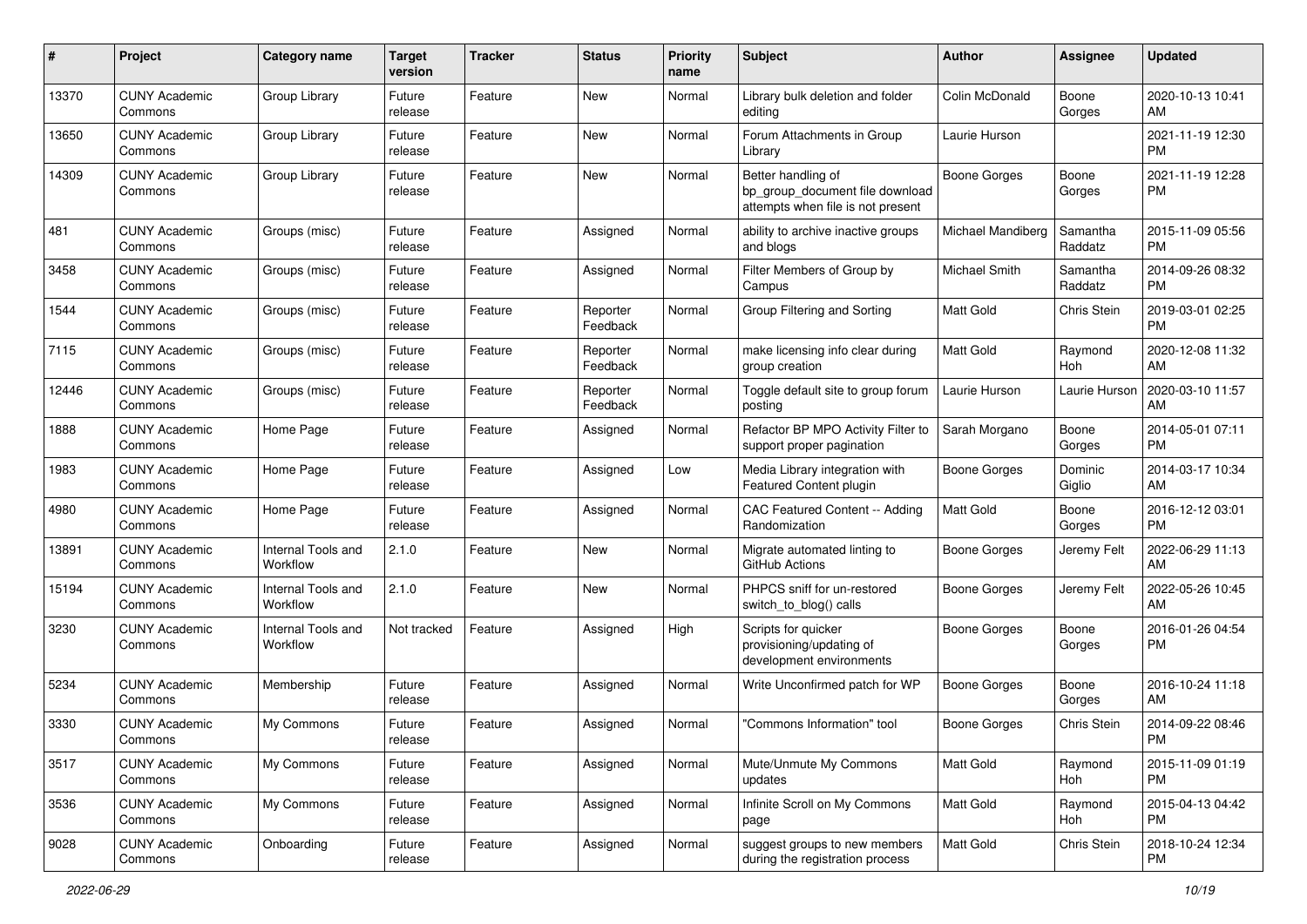| #     | <b>Project</b>                  | <b>Category name</b>    | <b>Target</b><br>version | <b>Tracker</b> | <b>Status</b>        | <b>Priority</b><br>name | <b>Subject</b>                                                                             | <b>Author</b>       | <b>Assignee</b> | <b>Updated</b>                |
|-------|---------------------------------|-------------------------|--------------------------|----------------|----------------------|-------------------------|--------------------------------------------------------------------------------------------|---------------------|-----------------|-------------------------------|
| 9895  | <b>CUNY Academic</b><br>Commons | Onboarding              | Future<br>release        | Feature        | Assigned             | Normal                  | Add "Accept Invitation"<br>link/button/function to Group<br>and/or Site invitation emails? | Luke Waltzer        | Boone<br>Gorges | 2018-06-07 12:42<br><b>PM</b> |
| 5955  | <b>CUNY Academic</b><br>Commons | Outreach                | Future<br>release        | Feature        | Assigned             | Normal                  | Create auto-newsletter for<br>commons members                                              | <b>Matt Gold</b>    | Luke Waltzer    | 2016-08-30 10:34<br>AM        |
| 14787 | <b>CUNY Academic</b><br>Commons | <b>Plugin Packages</b>  | Future<br>release        | Feature        | <b>New</b>           | Normal                  | Creating a "Design" plugin<br>package                                                      | Laurie Hurson       | scott voth      | 2022-04-27 04:56<br><b>PM</b> |
| 2753  | <b>CUNY Academic</b><br>Commons | <b>Public Portfolio</b> | Future<br>release        | Feature        | New                  | Normal                  | Create actual actual tagification in<br>academic interests and other<br>fields             | Micki Kaufman       | Boone<br>Gorges | 2015-01-05 08:52<br><b>PM</b> |
| 3048  | <b>CUNY Academic</b><br>Commons | <b>Public Portfolio</b> | Future<br>release        | Feature        | <b>New</b>           | Low                     | Images for rich text profile fields                                                        | Boone Gorges        | Boone<br>Gorges | 2014-02-19 12:56<br><b>PM</b> |
| 10354 | <b>CUNY Academic</b><br>Commons | <b>Public Portfolio</b> | Future<br>release        | Feature        | <b>New</b>           | Normal                  | Opt out of Having a Profile Page                                                           | scott voth          | Chris Stein     | 2020-05-12 10:43<br>AM        |
| 14184 | <b>CUNY Academic</b><br>Commons | <b>Public Portfolio</b> | Future<br>release        | Feature        | <b>New</b>           | Normal                  | Centralized mechanism for storing<br>Campus affiliations                                   | <b>Boone Gorges</b> | Boone<br>Gorges | 2022-01-04 11:35<br>AM        |
| 2013  | <b>CUNY Academic</b><br>Commons | <b>Public Portfolio</b> | Future<br>release        | Feature        | Assigned             | Low                     | Have Profile Privacy Options show   Matt Gold<br>up only for filled-in fields              |                     | Boone<br>Gorges | 2015-11-09 06:09<br><b>PM</b> |
| 2832  | <b>CUNY Academic</b><br>Commons | <b>Public Portfolio</b> | Future<br>release        | Feature        | Assigned             | Normal                  | Improve interface for (not)<br>auto-linking profile fields                                 | Boone Gorges        | Chris Stein     | 2015-01-05 08:52<br><b>PM</b> |
| 2881  | <b>CUNY Academic</b><br>Commons | <b>Public Portfolio</b> | Future<br>release        | Feature        | Assigned             | Normal                  | Redesign the UX for Profiles                                                               | Chris Stein         | Chris Stein     | 2016-10-13 12:45<br><b>PM</b> |
| 3042  | <b>CUNY Academic</b><br>Commons | <b>Public Portfolio</b> | Future<br>release        | Feature        | Assigned             | Normal                  | Browsing member interests                                                                  | <b>Matt Gold</b>    | Boone<br>Gorges | 2015-03-21 09:04<br><b>PM</b> |
| 3220  | <b>CUNY Academic</b><br>Commons | <b>Public Portfolio</b> | Future<br>release        | Feature        | Assigned             | Normal                  | Add indent/outdent option to<br>Formatting Buttons on Profile<br>Page                      | <b>Matt Gold</b>    | Boone<br>Gorges | 2014-05-21 10:39<br><b>PM</b> |
| 3768  | <b>CUNY Academic</b><br>Commons | <b>Public Portfolio</b> | Future<br>release        | Feature        | Assigned             | Normal                  | Institutions/Past positions on<br>public portfolios                                        | Matt Gold           | Boone<br>Gorges | 2018-04-23 10:44<br>AM        |
| 3770  | <b>CUNY Academic</b><br>Commons | <b>Public Portfolio</b> | Future<br>release        | Feature        | Assigned             | Normal                  | Improve Layout/Formatting of<br>Positions Area on Public Portfolios                        | Matt Gold           | Chris Stein     | 2015-04-01 09:17<br><b>PM</b> |
| 9643  | <b>CUNY Academic</b><br>Commons | Publicity               | Not tracked              | Feature        | New                  | Normal                  | Create a page on the Commons<br>for logos etc.                                             | Stephen Real        | Stephen Real    | 2018-04-24 10:53<br>AM        |
| 6115  | <b>CUNY Academic</b><br>Commons | Publicity               | Not tracked              | Feature        | Assigned             | Normal                  | create digital signage for GC                                                              | <b>Matt Gold</b>    | scott voth      | 2016-10-11 10:09<br><b>PM</b> |
| 11945 | <b>CUNY Academic</b><br>Commons | Reckoning               | Future<br>release        | Feature        | Reporter<br>Feedback | Normal                  | Add Comments bubble to<br>Reckoning views                                                  | Boone Gorges        | Boone<br>Gorges | 2019-11-12 05:14<br><b>PM</b> |
| 3615  | <b>CUNY Academic</b><br>Commons | Redmine                 | Not tracked              | Feature        | <b>New</b>           | Low                     | Create Redmine issues via email                                                            | Dominic Giglio      | Boone<br>Gorges | 2017-11-16 11:36<br>AM        |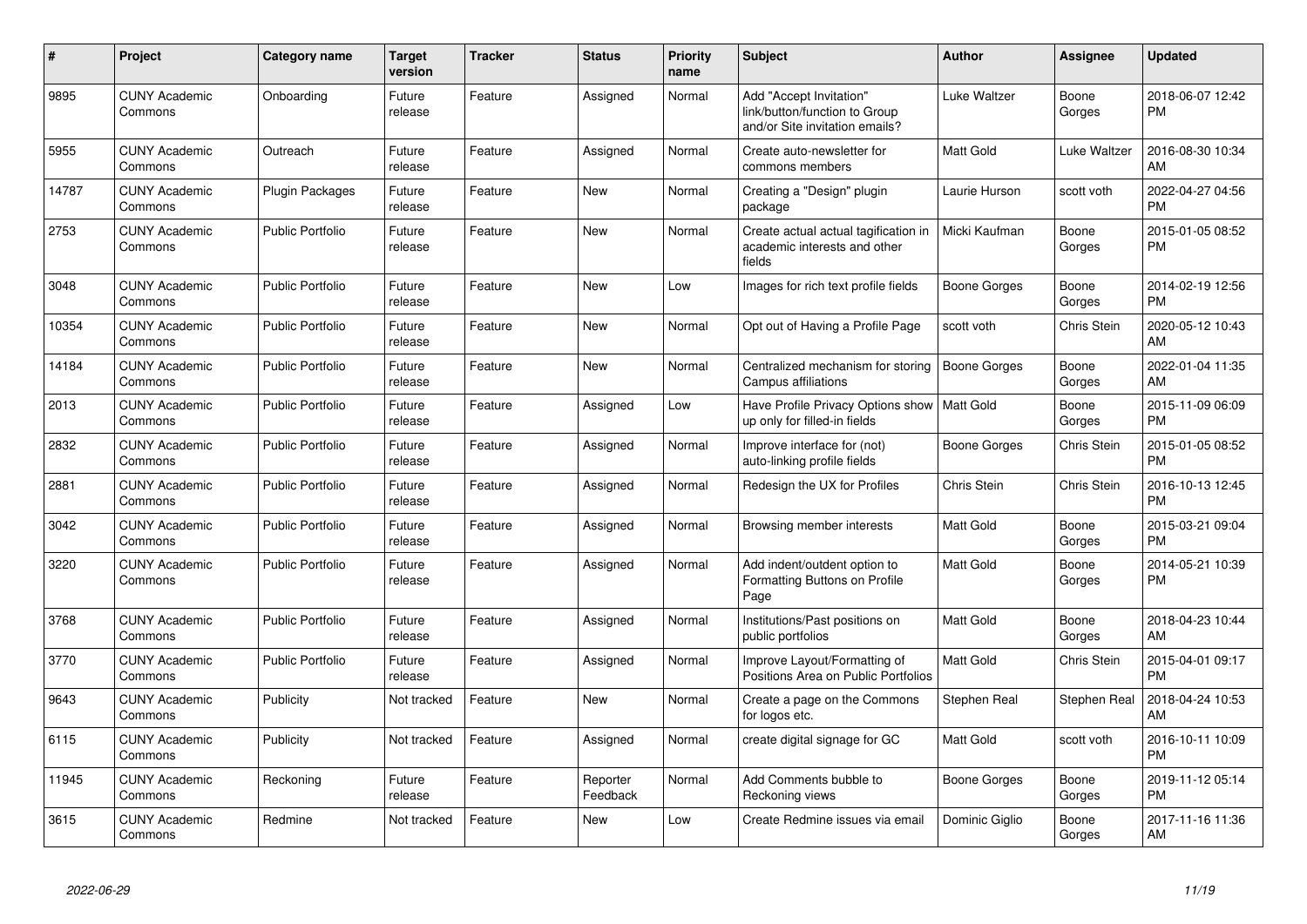| #     | Project                         | <b>Category name</b>     | <b>Target</b><br>version | <b>Tracker</b> | <b>Status</b> | <b>Priority</b><br>name | <b>Subject</b>                                                                                                                                        | <b>Author</b>    | Assignee            | <b>Updated</b>                |
|-------|---------------------------------|--------------------------|--------------------------|----------------|---------------|-------------------------|-------------------------------------------------------------------------------------------------------------------------------------------------------|------------------|---------------------|-------------------------------|
| 940   | <b>CUNY Academic</b><br>Commons | Redmine                  | Future<br>release        | Feature        | Assigned      | Low                     | Communication with users after<br>releases                                                                                                            | <b>Matt Gold</b> | Dominic<br>Giglio   | 2012-09-09 04:36<br><b>PM</b> |
| 308   | <b>CUNY Academic</b><br>Commons | Registration             | Future<br>release        | Feature        | <b>New</b>    | Normal                  | Group recommendations for<br>signup process                                                                                                           | Boone Gorges     | Samantha<br>Raddatz | 2015-11-09 05:07<br><b>PM</b> |
| 11860 | <b>CUNY Academic</b><br>Commons | Registration             | Future<br>release        | Feature        | <b>New</b>    | Normal                  | <b>Ensure Students Are Aware They</b><br>Can Use Aliases At Registration                                                                              | scott voth       |                     | 2019-09-24 08:46<br>AM        |
| 370   | <b>CUNY Academic</b><br>Commons | Registration             | Future<br>release        | Feature        | Assigned      | High                    | <b>Guest Accounts</b>                                                                                                                                 | Matt Gold        | Matt Gold           | 2015-04-09 09:33<br><b>PM</b> |
| 5225  | <b>CUNY Academic</b><br>Commons | Registration             | Future<br>release        | Feature        | Assigned      | Normal                  | On-boarding Issues                                                                                                                                    | Luke Waltzer     | Samantha<br>Raddatz | 2016-02-12 02:58<br><b>PM</b> |
| 8976  | <b>CUNY Academic</b><br>Commons | Reply By Email           | Not tracked              | Feature        | Assigned      | Normal                  | Package RBE new topics posting?                                                                                                                       | <b>Matt Gold</b> | Raymond<br>Hoh      | 2017-12-04 02:34<br><b>PM</b> |
| 3002  | <b>CUNY Academic</b><br>Commons | Search                   | Future<br>release        | Feature        | Assigned      | Normal                  | Overhaul CAC search by using<br>external search appliance                                                                                             | Boone Gorges     | Boone<br>Gorges     | 2020-07-15 03:05<br><b>PM</b> |
| 3662  | <b>CUNY Academic</b><br>Commons | <b>SEO</b>               | Future<br>release        | Feature        | Assigned      | Normal                  | Duplicate Content/SEO/Google<br>issues                                                                                                                | <b>Matt Gold</b> | Raymond<br>Hoh      | 2015-04-13 04:37<br><b>PM</b> |
| 13048 | <b>CUNY Academic</b><br>Commons | Shortcodes and<br>embeds | Future<br>release        | Feature        | New           | Normal                  | Jupyter Notebooks support                                                                                                                             | Boone Gorges     |                     | 2020-07-14 11:46<br>AM        |
| 5050  | <b>CUNY Academic</b><br>Commons | Social Paper             | Future<br>release        | Feature        | <b>New</b>    | Low                     | Making comments visible in SP<br>editing mode (SP suggestion #1)                                                                                      | Marilyn Weber    | Samantha<br>Raddatz | 2019-09-17 11:10<br><b>PM</b> |
| 5052  | <b>CUNY Academic</b><br>Commons | Social Paper             | Future<br>release        | Feature        | New           | Low                     | Sentence by sentence or line by<br>line comments (SP suggestion #3)                                                                                   | Marilyn Weber    | Boone<br>Gorges     | 2016-02-11 10:24<br><b>PM</b> |
| 5053  | <b>CUNY Academic</b><br>Commons | Social Paper             | Future<br>release        | Feature        | <b>New</b>    | Low                     | Scrollable menu to add readers<br>(SP suggestion #4)                                                                                                  | Marilyn Weber    | Samantha<br>Raddatz | 2016-04-21 05:21<br><b>PM</b> |
| 5058  | <b>CUNY Academic</b><br>Commons | Social Paper             | Future<br>release        | Feature        | <b>New</b>    | Low                     | Can there be a clearer signal that<br>even when comments have<br>already been made you add<br>comments by clicking on the side?<br>(SP suggestion #5) | Marilyn Weber    | Samantha<br>Raddatz | 2016-02-11 10:24<br><b>PM</b> |
| 5199  | <b>CUNY Academic</b><br>Commons | Social Paper             | Future<br>release        | Feature        | <b>New</b>    | Normal                  | add tables to the SP editor                                                                                                                           | Marilyn Weber    |                     | 2016-10-24 11:27<br>AM        |
| 5205  | <b>CUNY Academic</b><br>Commons | Social Paper             | Future<br>release        | Feature        | <b>New</b>    | Normal                  | Social Paper folders                                                                                                                                  | Marilyn Weber    |                     | 2016-02-11 10:24<br><b>PM</b> |
| 5397  | <b>CUNY Academic</b><br>Commons | Social Paper             | Future<br>release        | Feature        | <b>New</b>    | Normal                  | frustrating to have to<br>enable/disable in SP                                                                                                        | Marilyn Weber    | Samantha<br>Raddatz | 2016-04-20 03:39<br><b>PM</b> |
| 5489  | <b>CUNY Academic</b><br>Commons | Social Paper             | Future<br>release        | Feature        | New           | Normal                  | Asc/desc sorting for Social Paper<br>directories                                                                                                      | Boone Gorges     |                     | 2016-04-21 10:06<br><b>PM</b> |
| 8898  | <b>CUNY Academic</b><br>Commons | Social Paper             | Not tracked              | Feature        | Assigned      | Normal                  | Usage data on docs and social<br>paper                                                                                                                | Matt Gold        | Matt Gold           | 2017-11-16 11:32<br>AM        |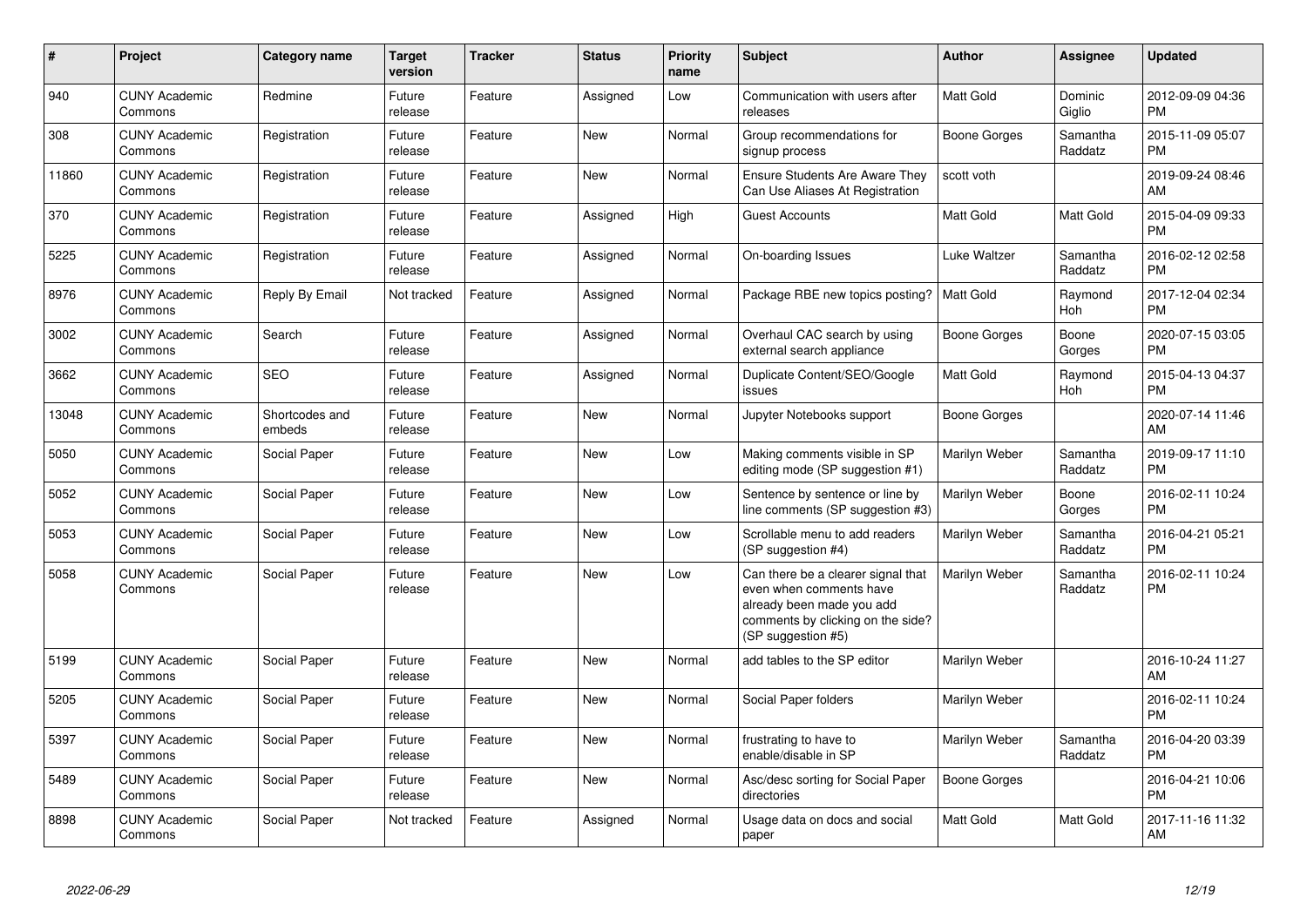| #     | Project                         | <b>Category name</b>     | <b>Target</b><br>version | <b>Tracker</b> | <b>Status</b> | <b>Priority</b><br>name | <b>Subject</b>                                                        | <b>Author</b>           | Assignee            | <b>Updated</b>                |
|-------|---------------------------------|--------------------------|--------------------------|----------------|---------------|-------------------------|-----------------------------------------------------------------------|-------------------------|---------------------|-------------------------------|
| 6426  | <b>CUNY Academic</b><br>Commons | Spam/Spam<br>Prevention  | Future<br>release        | Feature        | Assigned      | Normal                  | Force captcha on all comments?                                        | <b>Matt Gold</b>        | Tahir Butt          | 2016-10-24 02:06<br><b>PM</b> |
| 3090  | <b>CUNY Academic</b><br>Commons | Twitter page             | Future<br>release        | Feature        | Assigned      | Normal                  | Prevent Retweets from showing<br>up on Commons twitter page           | <b>Matt Gold</b>        | <b>Tahir Butt</b>   | 2016-10-24 11:31<br>AM        |
| 3473  | <b>CUNY Academic</b><br>Commons | User Experience          | Future<br>release        | Feature        | Assigned      | Normal                  | Commons profile: Add help info<br>about "Positions" replacing "title" | Keith Miyake            | Samantha<br>Raddatz | 2015-11-09 02:28<br><b>PM</b> |
| 5316  | <b>CUNY Academic</b><br>Commons | User Experience          | Future<br>release        | Feature        | Assigned      | Normal                  | Prompt user email address<br>updates                                  | Matt Gold               | Stephen Real        | 2016-12-21 03:30<br><b>PM</b> |
| 3657  | <b>CUNY Academic</b><br>Commons | WordPress (misc)         | Not tracked              | Feature        | <b>New</b>    | Normal                  | Create alert for GC email<br>addresses                                | <b>Matt Gold</b>        | Matt Gold           | 2016-04-14 11:29<br><b>PM</b> |
| 6332  | <b>CUNY Academic</b><br>Commons | WordPress (misc)         | Future<br>release        | Feature        | <b>New</b>    | Normal                  | Allow uploaded files to be marked<br>as private in an ad hoc way      | Boone Gorges            |                     | 2016-10-17 11:41<br><b>PM</b> |
| 13835 | <b>CUNY Academic</b><br>Commons | WordPress (misc)         | Future<br>release        | Feature        | <b>New</b>    | Normal                  | Allow OneSearch widget to have<br>'CUNY' as campus                    | Boone Gorges            | Boone<br>Gorges     | 2021-11-19 12:39<br><b>PM</b> |
| 287   | <b>CUNY Academic</b><br>Commons | WordPress (misc)         | Future<br>release        | Feature        | Assigned      | Normal                  | Create troubleshooting tool for<br>account sign-up                    | Matt Gold               | Boone<br>Gorges     | 2015-11-09 06:17<br><b>PM</b> |
| 365   | <b>CUNY Academic</b><br>Commons | WordPress (misc)         | Future<br>release        | Feature        | Assigned      | Normal                  | <b>Create Mouseover Tooltips</b><br>throughout Site                   | <b>Matt Gold</b>        | Chris Stein         | 2015-11-09 06:18<br><b>PM</b> |
| 1105  | <b>CUNY Academic</b><br>Commons | WordPress (misc)         | Future<br>release        | Feature        | Assigned      | Normal                  | Rephrase Blog Privacy Options                                         | <b>Matt Gold</b>        | Samantha<br>Raddatz | 2015-11-09 06:19<br><b>PM</b> |
| 1508  | <b>CUNY Academic</b><br>Commons | WordPress (misc)         | Future<br>release        | Feature        | Assigned      | Normal                  | Share login cookies across<br>mapped domains                          | Boone Gorges            | Boone<br>Gorges     | 2012-07-02 12:12<br><b>PM</b> |
| 3759  | <b>CUNY Academic</b><br>Commons | WordPress (misc)         | Future<br>release        | Feature        | Assigned      | Normal                  | Review Interface for Adding Users<br>to Blogs                         | <b>Matt Gold</b>        | Boone<br>Gorges     | 2015-03-24 05:52<br><b>PM</b> |
| 10380 | <b>CUNY Academic</b><br>Commons | WordPress (misc)         | Future<br>release        | Feature        | In Progress   | Normal                  | Remove blacklisted plugins                                            | Boone Gorges            |                     | 2022-04-26 12:00<br><b>PM</b> |
| 364   | <b>CUNY Academic</b><br>Commons | <b>WordPress Plugins</b> | Future<br>release        | Feature        | New           | Normal                  | <b>Bulletin Board</b>                                                 | <b>Matt Gold</b>        |                     | 2015-01-05 08:50<br><b>PM</b> |
| 8498  | <b>CUNY Academic</b><br>Commons | <b>WordPress Plugins</b> | Future<br>release        | Feature        | New           | Low                     | <b>Gravity Forms Email Users</b>                                      | Raffi<br>Khatchadourian | Matt Gold           | 2017-10-13 12:58<br><b>PM</b> |
| 16314 | <b>CUNY Academic</b><br>Commons | <b>WordPress Plugins</b> |                          | Feature        | New           | Normal                  | Install Multicollab plug-in?                                          | Raffi<br>Khatchadourian |                     | 2022-06-28 09:07<br><b>PM</b> |
| 497   | <b>CUNY Academic</b><br>Commons | <b>WordPress Plugins</b> | Future<br>release        | Feature        | Assigned      | Normal                  | Drag and Drop Ordering on<br>Gallery Post Plugin                      | Matt Gold               | Ron Rennick         | 2015-11-09 06:18<br><b>PM</b> |
| 658   | <b>CUNY Academic</b><br>Commons | <b>WordPress Plugins</b> | Future<br>release        | Feature        | Assigned      | Normal                  | Rebulid Sitewide Tag Suggestion                                       | Matt Gold               | Boone<br>Gorges     | 2015-01-05 08:47<br><b>PM</b> |
| 1562  | <b>CUNY Academic</b><br>Commons | <b>WordPress Plugins</b> | Future<br>release        | Feature        | Assigned      | Low                     | Play with NYT Collaborative<br>Authoring Tool                         | <b>Matt Gold</b>        | Boone<br>Gorges     | 2015-01-05 08:47<br><b>PM</b> |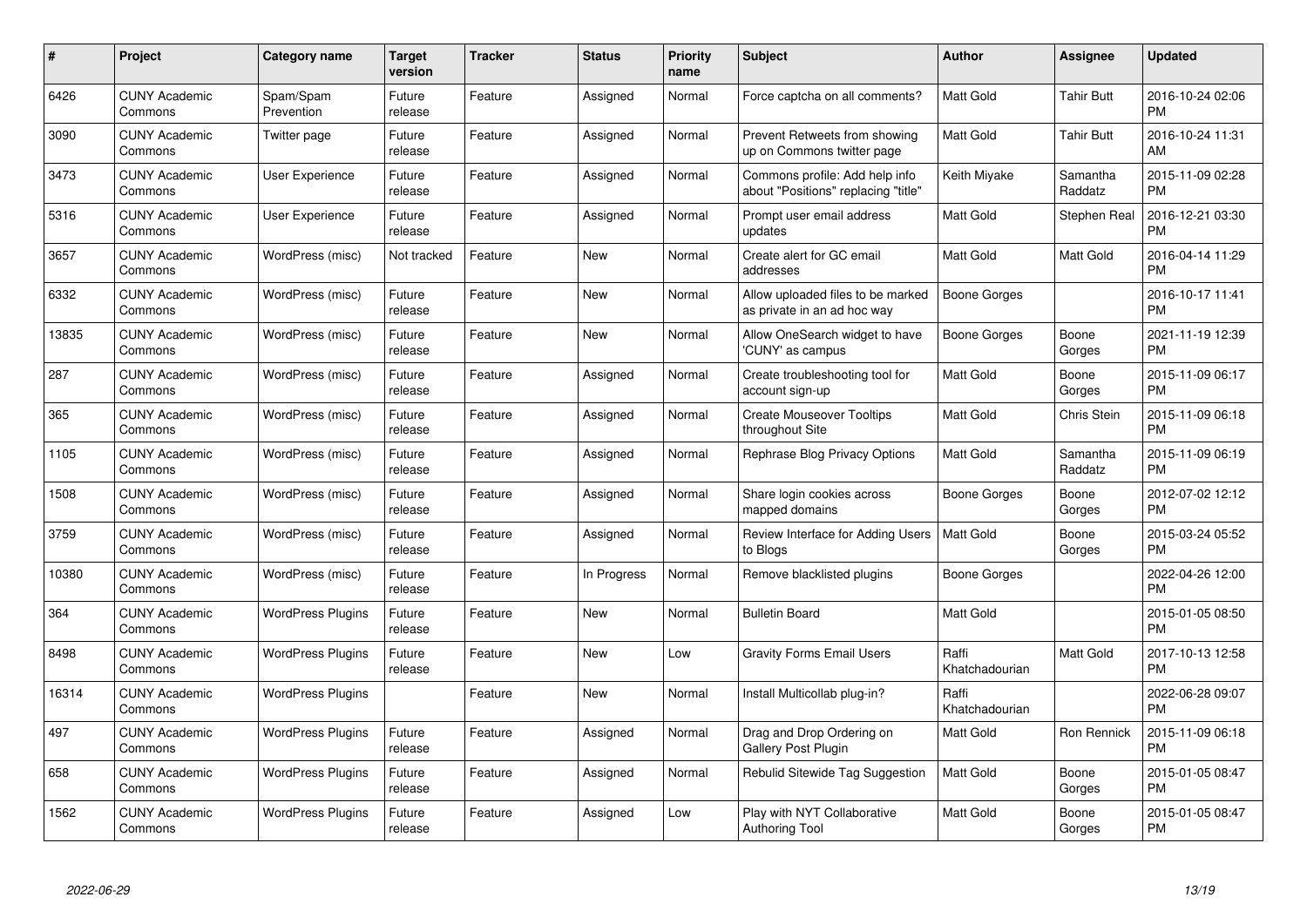| $\pmb{\sharp}$ | Project                         | <b>Category name</b>     | <b>Target</b><br>version | <b>Tracker</b> | <b>Status</b>        | <b>Priority</b><br>name | <b>Subject</b>                                         | <b>Author</b>    | Assignee           | <b>Updated</b>                |
|----------------|---------------------------------|--------------------------|--------------------------|----------------|----------------------|-------------------------|--------------------------------------------------------|------------------|--------------------|-------------------------------|
| 2223           | <b>CUNY Academic</b><br>Commons | <b>WordPress Plugins</b> | Future<br>release        | Feature        | Assigned             | Low                     | Add Participad to the CUNY<br><b>Academic Commons</b>  | <b>Matt Gold</b> | Boone<br>Gorges    | 2014-09-17 10:03<br><b>PM</b> |
| 9947           | <b>CUNY Academic</b><br>Commons | <b>WordPress Plugins</b> | Future<br>release        | Feature        | Reporter<br>Feedback | Normal                  | Install H5P quiz plugin                                | Matt Gold        | Boone<br>Gorges    | 2018-09-11 11:01<br>AM        |
| 12121          | <b>CUNY Academic</b><br>Commons | <b>WordPress Plugins</b> | 2.0.3                    | Feature        | Reporter<br>Feedback | Normal                  | Embedding H5P Iframes on<br><b>Commons Site</b>        | Laurie Hurson    | Boone<br>Gorges    | 2022-06-29 11:32<br>AM        |
| 8211           | <b>CUNY Academic</b><br>Commons | <b>WordPress Themes</b>  | Future<br>release        | Feature        | <b>New</b>           | Normal                  | Theme Suggestions: Material<br>Design-Inspired Themes  | Margaret Galvan  | Margaret<br>Galvan | 2017-08-07 02:48<br><b>PM</b> |
| 412            | <b>CUNY Academic</b><br>Commons | <b>WordPress Themes</b>  | Future<br>release        | Feature        | Assigned             | Normal                  | <b>Featured Themes</b>                                 | <b>Matt Gold</b> | Dominic<br>Giglio  | 2015-01-05 08:44<br><b>PM</b> |
| 8607           | <b>CUNY Academic</b><br>Commons |                          | Not tracked              | Support        | <b>New</b>           | Normal                  | Paypal?                                                | Marilyn Weber    | Matt Gold          | 2018-05-15 01:37<br><b>PM</b> |
| 12328          | <b>CUNY Academic</b><br>Commons |                          | Not tracked              | Support        | <b>New</b>           | Normal                  | Sign up Code for Non-CUNY<br>Faculty                   | Laurie Hurson    |                    | 2020-01-28 10:25<br>AM        |
| 12352          | <b>CUNY Academic</b><br>Commons |                          | Not tracked              | Support        | New                  | Normal                  | "posts list" page builder block<br>option              | Marilyn Weber    |                    | 2020-02-03 01:29<br><b>PM</b> |
| 13286          | <b>CUNY Academic</b><br>Commons |                          | Not tracked              | Support        | <b>New</b>           | Normal                  | problem connecting with<br>WordPress app               | Marilyn Weber    | Raymond<br>Hoh     | 2020-09-08 11:16<br>AM        |
| 15045          | <b>CUNY Academic</b><br>Commons |                          |                          | Support        | <b>New</b>           | Normal                  | no result for KCeL in the search<br>box on the commons | Marilyn Weber    |                    | 2021-12-10 11:29<br>AM        |
| 15565          | <b>CUNY Academic</b><br>Commons |                          |                          | Support        | <b>New</b>           | Normal                  | Events - send updates to an email<br>listserv          | Marilyn Weber    |                    | 2022-03-10 01:06<br><b>PM</b> |
| 15685          | <b>CUNY Academic</b><br>Commons |                          |                          | Support        | New                  | High                    | problem with chrome?                                   | Marilyn Weber    |                    | 2022-04-25 03:40<br><b>PM</b> |
| 15816          | <b>CUNY Academic</b><br>Commons |                          | Not tracked              | Support        | <b>New</b>           | Normal                  | slow loading at SPS                                    | Marilyn Weber    |                    | 2022-04-05 01:26<br><b>PM</b> |
| 11519          | <b>CUNY Academic</b><br>Commons |                          | Not tracked              | Support        | Assigned             | Normal                  | comment option not appearing                           | Marilyn Weber    |                    | 2019-09-24 10:28<br>AM        |
| 11848          | <b>CUNY Academic</b><br>Commons |                          | Not tracked              | Support        | Hold                 | Normal                  | a Dean of Faculty wants to share<br>a large file       | Marilyn Weber    |                    | 2019-09-24 08:44<br>AM        |
| 9207           | <b>CUNY Academic</b><br>Commons |                          | Future<br>release        | Support        | Reporter<br>Feedback | Normal                  | display dashboards made in<br>Tableau?                 | Marilyn Weber    | Boone<br>Gorges    | 2018-04-10 10:42<br>AM        |
| 10657          | <b>CUNY Academic</b><br>Commons |                          | Not tracked              | Support        | Reporter<br>Feedback | Normal                  | child theme problems                                   | Marilyn Weber    |                    | 2018-11-08 01:19<br><b>PM</b> |
| 11149          | <b>CUNY Academic</b><br>Commons |                          | Not tracked              | Support        | Reporter<br>Feedback | Normal                  | comments getting blocked                               | Marilyn Weber    | Raymond<br>Hoh     | 2019-03-26 11:40<br>AM        |
| 11509          | <b>CUNY Academic</b><br>Commons |                          | Not tracked              | Support        | Reporter<br>Feedback | Normal                  | deleted Page causing a Menu<br>problem?                | Marilyn Weber    |                    | 2019-06-04 09:54<br>AM        |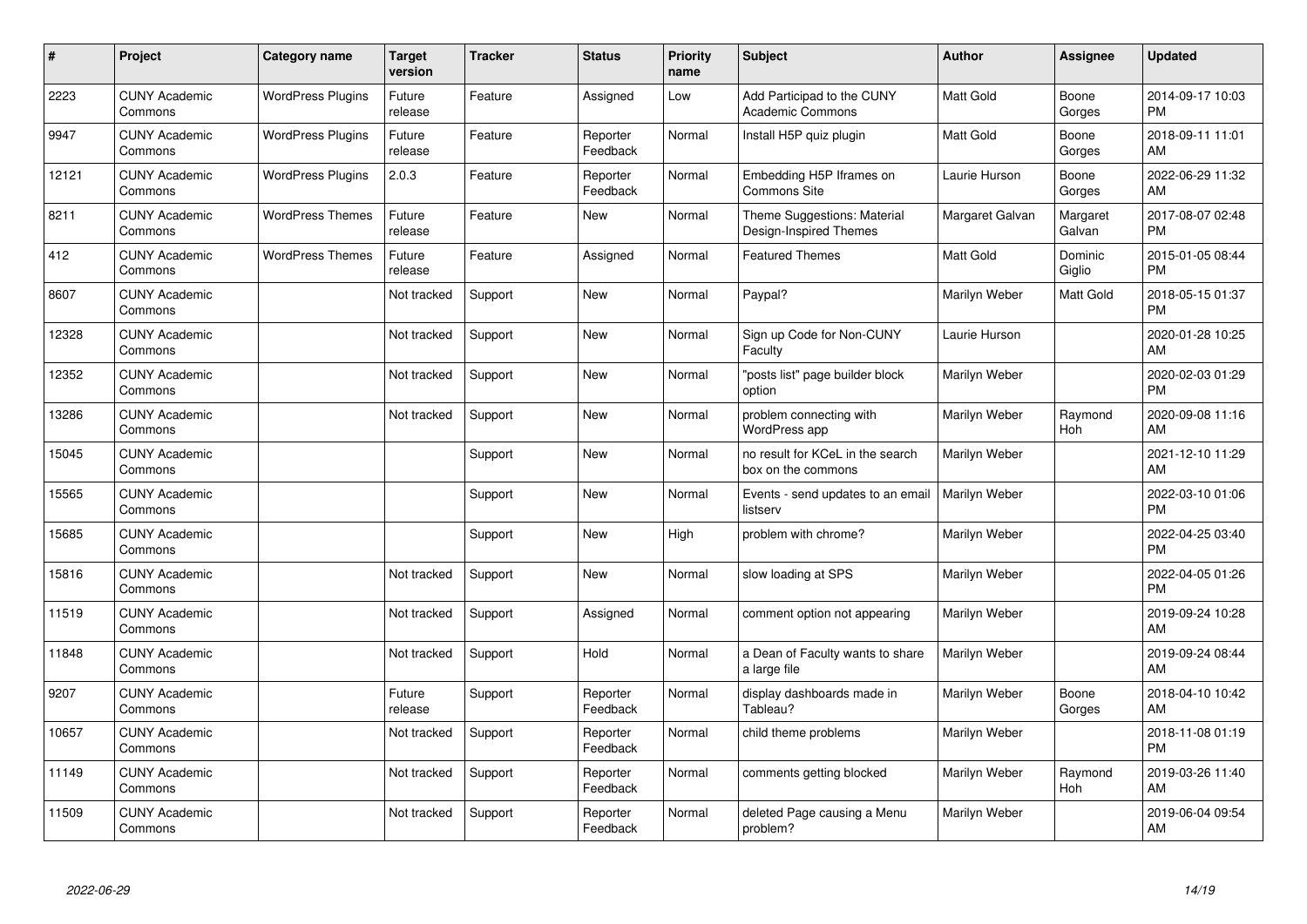| #     | Project                         | Category name | <b>Target</b><br>version | <b>Tracker</b> | <b>Status</b>        | <b>Priority</b><br>name | <b>Subject</b>                                                    | <b>Author</b> | <b>Assignee</b> | <b>Updated</b>                |
|-------|---------------------------------|---------------|--------------------------|----------------|----------------------|-------------------------|-------------------------------------------------------------------|---------------|-----------------|-------------------------------|
| 11771 | <b>CUNY Academic</b><br>Commons |               | Not tracked              | Support        | Reporter<br>Feedback | Normal                  | post displays in sections                                         | Marilyn Weber |                 | 2019-08-20 10:34<br>AM        |
| 11787 | <b>CUNY Academic</b><br>Commons |               | Not tracked              | Support        | Reporter<br>Feedback | Normal                  | automated comments notifications<br>on ZenDesk                    | Marilyn Weber |                 | 2019-08-26 06:18<br><b>PM</b> |
| 12004 | <b>CUNY Academic</b><br>Commons |               | Not tracked              | Support        | Reporter<br>Feedback | Normal                  | Notifications for spam blog<br>comments                           | Gina Cherry   | Raymond<br>Hoh  | 2019-11-01 12:05<br><b>PM</b> |
| 12484 | <b>CUNY Academic</b><br>Commons |               | Not tracked              | Support        | Reporter<br>Feedback | Normal                  | Sign up Code for COIL Course<br>starting in March                 | Laurie Hurson | Matt Gold       | 2020-03-02 02:26<br><b>PM</b> |
| 13034 | <b>CUNY Academic</b><br>Commons |               | Not tracked              | Support        | Reporter<br>Feedback | Normal                  | a site is asking people to join the<br>Commons to get a download  | Marilyn Weber |                 | 2020-07-12 07:23<br><b>AM</b> |
| 13255 | <b>CUNY Academic</b><br>Commons |               | Not tracked              | Support        | Reporter<br>Feedback | Normal                  | Accessibility problems                                            | Marilyn Weber |                 | 2020-09-01 05:48<br><b>PM</b> |
| 14398 | <b>CUNY Academic</b><br>Commons |               | Not tracked              | Support        | Reporter<br>Feedback | Normal                  | Events plug-in notification problem                               | Marilyn Weber |                 | 2021-05-11 11:21<br>AM        |
| 14538 | <b>CUNY Academic</b><br>Commons |               | Not tracked              | Support        | Reporter<br>Feedback | Normal                  | <b>Weebly To Commons</b>                                          | Laurie Hurson |                 | 2021-09-14 10:47<br>AM        |
| 14784 | <b>CUNY Academic</b><br>Commons |               |                          | Support        | Reporter<br>Feedback | Normal                  | User report of logo problem when<br>using Customizer theme        | Marilyn Weber |                 | 2021-09-17 10:25<br>AM        |
| 14842 | <b>CUNY Academic</b><br>Commons |               | Not tracked              | Support        | Reporter<br>Feedback | Normal                  | Question about widgets and block<br>editor                        | Gina Cherry   |                 | 2021-10-06 03:01<br>PM        |
| 14900 | <b>CUNY Academic</b><br>Commons |               | Not tracked              | Support        | Reporter<br>Feedback | Normal                  | previous theme?                                                   | Marilyn Weber |                 | 2021-10-25 10:31<br>AM        |
| 15169 | <b>CUNY Academic</b><br>Commons |               | 2.0.3                    | Support        | Reporter<br>Feedback | Normal                  | new Prelude website zipfiles for<br>custom theme and other files. | Marilyn Weber |                 | 2022-06-29 11:32<br>AM        |
| 15176 | <b>CUNY Academic</b><br>Commons |               | Not tracked              | Support        | Reporter<br>Feedback | Normal                  | Archiving Q Writing & Old<br>Wordpress Sites on the Commons       | Laurie Hurson |                 | 2022-02-08 10:28<br>AM        |
| 15260 | <b>CUNY Academic</b><br>Commons |               |                          | Support        | Reporter<br>Feedback | Normal                  | Diacritical markings   European<br><b>Stages</b>                  | Marilyn Weber |                 | 2022-02-04 08:16<br><b>AM</b> |
| 15370 | <b>CUNY Academic</b><br>Commons |               |                          | Support        | Reporter<br>Feedback | Normal                  | All-in-One Event Calendar?                                        | Marilyn Weber |                 | 2022-02-17 11:03<br><b>AM</b> |
| 15655 | <b>CUNY Academic</b><br>Commons |               | 2.0.3                    | Support        | Reporter<br>Feedback | Normal                  | Event Aggregator plugin?                                          | Marilyn Weber |                 | 2022-06-29 11:32<br>AM        |
| 16099 | <b>CUNY Academic</b><br>Commons |               |                          | Support        | Reporter<br>Feedback | Normal                  | request for Newsletter Glue                                       | Marilyn Weber |                 | 2022-05-13 12:14<br><b>PM</b> |
| 16110 | <b>CUNY Academic</b><br>Commons |               |                          | Support        | Reporter<br>Feedback | Normal                  | remove Creative Commons<br>license from pages?                    | Marilyn Weber | Raymond<br>Hoh  | 2022-05-17 06:11<br><b>PM</b> |
| 10839 | <b>CUNY Academic</b><br>Commons | About page    | Not tracked              | Support        | <b>New</b>           | Normal                  | <b>Mission Statement Needs</b><br>Revision                        | scott voth    | Matt Gold       | 2018-12-26 10:58<br>AM        |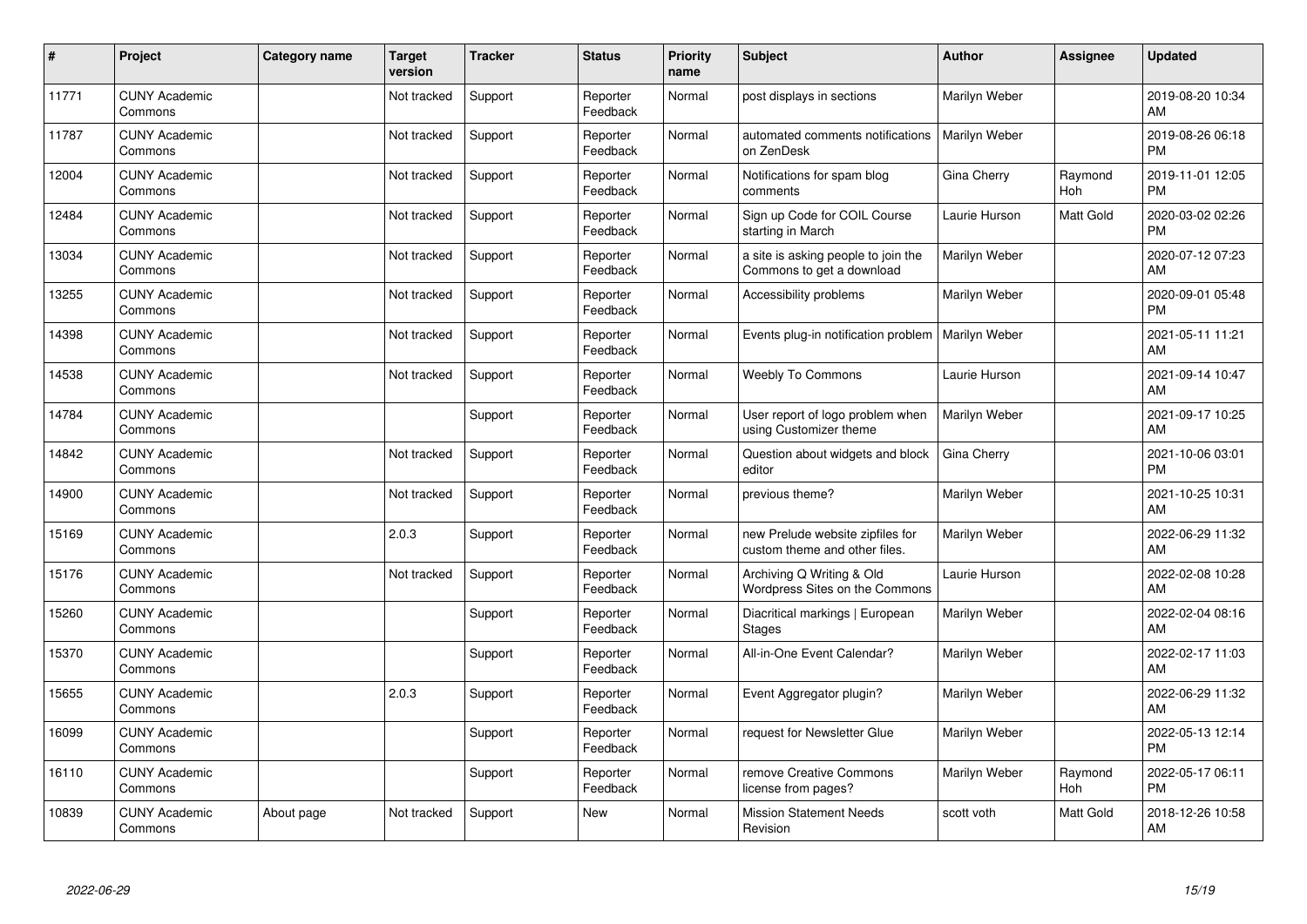| #     | Project                         | <b>Category name</b>      | <b>Target</b><br>version | <b>Tracker</b> | <b>Status</b>        | <b>Priority</b><br>name | <b>Subject</b>                                                                            | <b>Author</b>    | Assignee         | <b>Updated</b>                |
|-------|---------------------------------|---------------------------|--------------------------|----------------|----------------------|-------------------------|-------------------------------------------------------------------------------------------|------------------|------------------|-------------------------------|
| 4070  | <b>CUNY Academic</b><br>Commons | Analytics                 | Not tracked              | Support        | Assigned             | Normal                  | Request for JITP site analytics                                                           | <b>Matt Gold</b> | Seth Persons     | 2016-02-23 03:09<br><b>PM</b> |
| 12350 | <b>CUNY Academic</b><br>Commons | <b>Blogs (BuddyPress)</b> | Not tracked              | Support        | Reporter<br>Feedback | Normal                  | URL creation problem                                                                      | Marilyn Weber    |                  | 2020-02-03 11:27<br>AM        |
| 14994 | <b>CUNY Academic</b><br>Commons | cdev.gc.cuny.edu          | Not tracked              | Support        | In Progress          | Normal                  | Clear Cache on CDEV                                                                       | scott voth       | Raymond<br>Hoh   | 2021-12-07 03:51<br><b>PM</b> |
| 16316 | <b>CUNY Academic</b><br>Commons | Domain Mapping            | Not tracked              | Support        | <b>New</b>           | Normal                  | remove domain mapping for<br>qcurban.org                                                  | scott voth       | Raymond<br>Hoh   | 2022-06-29 02:44<br><b>PM</b> |
| 10982 | <b>CUNY Academic</b><br>Commons | Domain Mapping            | Not tracked              | Support        | Reporter<br>Feedback | Normal                  | <b>CNAME</b> question                                                                     | scott voth       |                  | 2019-01-22 04:29<br><b>PM</b> |
| 11493 | <b>CUNY Academic</b><br>Commons | Domain Mapping            | Not tracked              | Support        | Reporter<br>Feedback | Normal                  | Domain Mapping Request - Talia<br>Schaffer                                                | scott voth       | Matt Gold        | 2019-08-06 08:39<br>AM        |
| 11883 | <b>CUNY Academic</b><br>Commons | Help/Codex                | Not tracked              | Support        | <b>New</b>           | Normal                  | Need Embedding Help Page<br>Update (Tableau)                                              | Anthony Wheeler  | scott voth       | 2019-09-24 08:49<br>AM        |
| 12382 | <b>CUNY Academic</b><br>Commons | Membership                | Not tracked              | Support        | <b>New</b>           | Normal                  | Email request change                                                                      | Marilyn Weber    | Marilyn<br>Weber | 2020-02-06 12:56<br><b>PM</b> |
| 11496 | <b>CUNY Academic</b><br>Commons | <b>Public Portfolio</b>   | 1.15.2                   | Support        | <b>New</b>           | Normal                  | Replace Twitter Icon on Member<br>Portfolio page                                          | scott voth       | Boone<br>Gorges  | 2019-06-06 01:03<br><b>PM</b> |
| 12247 | <b>CUNY Academic</b><br>Commons | Publicity                 | Not tracked              | Support        | <b>New</b>           | Normal                  | <b>Screenshot of First Commons</b><br>Homepage                                            | scott voth       | scott voth       | 2020-01-14 12:08<br><b>PM</b> |
| 10273 | <b>CUNY Academic</b><br>Commons | Registration              | Not tracked              | Support        | Reporter<br>Feedback | Normal                  | users combining CF and campus<br>address                                                  | Marilyn Weber    |                  | 2019-09-18 10:58<br>AM        |
| 9729  | <b>CUNY Academic</b><br>Commons | <b>SEO</b>                | Not tracked              | Support        | New                  | Normal                  | 503 Errors showing on<br>newlaborforum.cuny.edu                                           | Diane Krauthamer | Raymond<br>Hoh   | 2018-05-22 04:48<br><b>PM</b> |
| 13975 | <b>CUNY Academic</b><br>Commons | Social Paper              | Not tracked              | Support        | Reporter<br>Feedback | Normal                  | can't approve comments on Social<br>Paper paper                                           | Marilyn Weber    |                  | 2021-02-12 09:33<br>AM        |
| 9941  | <b>CUNY Academic</b><br>Commons | Wiki                      | Not tracked              | Support        | Assigned             | Normal                  | Wiki functionality                                                                        | <b>Matt Gold</b> | Boone<br>Gorges  | 2018-06-26 10:57<br>AM        |
| 11386 | <b>CUNY Academic</b><br>Commons | WordPress - Media         | Not tracked              | Support        | Reporter<br>Feedback | Normal                  | disappearing images                                                                       | scott voth       | Boone<br>Gorges  | 2019-05-14 10:32<br>AM        |
| 11449 | <b>CUNY Academic</b><br>Commons | WordPress - Media         | Not tracked              | Support        | Reporter<br>Feedback | Normal                  | Cloning Media Library for JITP<br>from Staging to Production Site                         | Patrick DeDauw   | Boone<br>Gorges  | 2019-05-13 12:00<br><b>PM</b> |
| 11624 | <b>CUNY Academic</b><br>Commons | WordPress (misc)          | Not tracked              | Support        | <b>New</b>           | Normal                  | Change pages into posts or swap<br>database for a Commons site?                           | Stephen Klein    | Raymond<br>Hoh   | 2019-07-09 11:04<br>AM        |
| 15767 | <b>CUNY Academic</b><br>Commons | WordPress (misc)          |                          | Support        | <b>New</b>           | Normal                  | Site loading slowly                                                                       | scott voth       | Boone<br>Gorges  | 2022-04-04 08:56<br><b>PM</b> |
| 636   | <b>CUNY Academic</b><br>Commons | WordPress (misc)          | Not tracked              | Support        | Assigned             | Normal                  | Create Lynda.com-like Table of<br><b>Contents for Prospective Tutorial</b><br>Screencasts | Matt Gold        | scott voth       | 2016-02-23 03:12<br><b>PM</b> |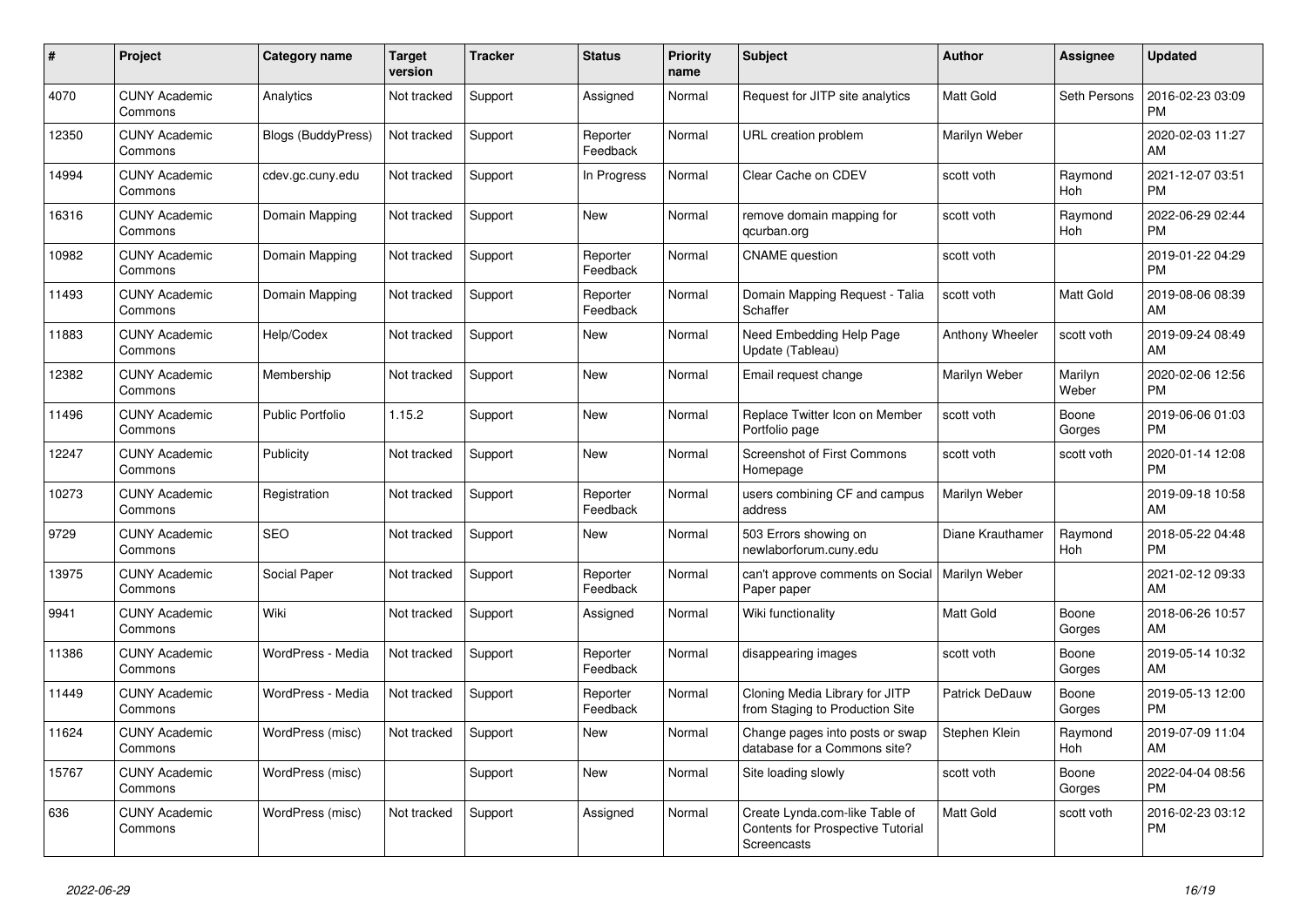| #     | Project                         | <b>Category name</b>     | <b>Target</b><br>version | <b>Tracker</b> | <b>Status</b>        | <b>Priority</b><br>name | <b>Subject</b>                                                      | <b>Author</b>    | <b>Assignee</b>     | <b>Updated</b>                |
|-------|---------------------------------|--------------------------|--------------------------|----------------|----------------------|-------------------------|---------------------------------------------------------------------|------------------|---------------------|-------------------------------|
| 2175  | <b>CUNY Academic</b><br>Commons | WordPress (misc)         | Not tracked              | Support        | Assigned             | Normal                  | Subscibe 2 vs. Jetpack<br>subscription options                      | local admin      | <b>Matt Gold</b>    | 2016-01-26 04:58<br><b>PM</b> |
| 14074 | <b>CUNY Academic</b><br>Commons | WordPress (misc)         | Not tracked              | Support        | Reporter<br>Feedback | Normal                  | page password protection problem                                    | Marilyn Weber    |                     | 2021-03-02 11:03<br>AM        |
| 14983 | <b>CUNY Academic</b><br>Commons | WordPress (misc)         | Not tracked              | Support        | Reporter<br>Feedback | Normal                  | "Read More" tag not working                                         | Rebecca Krisel   | Raymond<br>Hoh      | 2021-11-23 01:17<br><b>PM</b> |
| 11545 | <b>CUNY Academic</b><br>Commons | <b>WordPress Plugins</b> | Not tracked              | Support        | <b>New</b>           | Normal                  | Twitter searches in WordPress                                       | Gina Cherry      | Matt Gold           | 2019-09-23 01:03<br><b>PM</b> |
| 13946 | <b>CUNY Academic</b><br>Commons | <b>WordPress Plugins</b> | 2.1.0                    | Support        | Assigned             | Normal                  | <b>Custom Embed handler For</b><br>OneDrive files                   | scott voth       | Raymond<br>Hoh      | 2022-05-26 10:46<br>AM        |
| 5826  | <b>CUNY Academic</b><br>Commons | <b>WordPress Plugins</b> | Future<br>release        | Support        | Reporter<br>Feedback | Normal                  | <b>Remove Subscription Options</b><br>plugin from directory         | Sarah Morgano    | Sarah<br>Morgano    | 2016-10-21 04:14<br><b>PM</b> |
| 9211  | <b>CUNY Academic</b><br>Commons | <b>WordPress Plugins</b> | Future<br>release        | Support        | Reporter<br>Feedback | Normal                  | Auto-Role Setting in Forum Plugin<br>Causing Some Confusion         | Luke Waltzer     | Boone<br>Gorges     | 2018-03-13 11:44<br>AM        |
| 11788 | <b>CUNY Academic</b><br>Commons | <b>WordPress Plugins</b> | Future<br>release        | Support        | Reporter<br>Feedback | Normal                  | Plugin Request - Browse Aloud                                       | scott voth       |                     | 2019-09-24 08:42<br>AM        |
| 12741 | <b>CUNY Academic</b><br>Commons | <b>WordPress Plugins</b> | Not tracked              | Support        | Reporter<br>Feedback | Normal                  | Tableau Public Viz Block                                            | Marilyn Weber    | Raymond<br>Hoh      | 2020-05-12 11:00<br>AM        |
| 14911 | <b>CUNY Academic</b><br>Commons | <b>WordPress Themes</b>  | Not tracked              | Support        | New                  | Normal                  | Twentytwentyone theme                                               | Marilyn Weber    |                     | 2021-10-28 10:37<br>AM        |
| 3492  | <b>CUNY Academic</b><br>Commons | <b>WordPress Themes</b>  | Future<br>release        | Support        | Assigned             | Normal                  | Add CBOX theme to the<br>Commons                                    | scott voth       | Raymond<br>Hoh      | 2014-10-08 05:55<br><b>PM</b> |
| 4986  | <b>CUNY Academic</b><br>Commons | ZenDesk                  | Not tracked              | Support        | Assigned             | Normal                  | Prepare documentation for<br>Zendesk re web widget                  | Matt Gold        | Samantha<br>Raddatz | 2016-02-25 03:09<br><b>PM</b> |
| 2666  | <b>CUNY Academic</b><br>Commons | About page               | Not tracked              | Documentation  | Assigned             | Normal                  | <b>Update About Text</b>                                            | Chris Stein      | Luke Waltzer        | 2016-03-04 11:19<br>AM        |
| 3524  | <b>CUNY Academic</b><br>Commons | Documentation            | Not tracked              | Documentation  | Assigned             | Normal                  | Post describing all you can do<br>when starting up a new blog/group | Matt Gold        | scott voth          | 2014-10-04 12:56<br><b>PM</b> |
| 12392 | <b>CUNY Academic</b><br>Commons | Help/Codex               | Not tracked              | Documentation  | New                  | Normal                  | <b>Updates to Common Commons</b><br>Questions on Help Page          | scott voth       | Margaret<br>Galvan  | 2020-02-11 10:53<br>AM        |
| 3565  | <b>CUNY Academic</b><br>Commons | My Commons               | Not tracked              | Documentation  | <b>New</b>           | Normal                  | Load Newest inconsistencies                                         | Chris Stein      | scott voth          | 2015-11-09 01:16<br><b>PM</b> |
| 8666  | <b>CUNY Academic</b><br>Commons | Teaching                 | Not tracked              | Documentation  | Assigned             | Normal                  | Create Teaching on the Commons   Matt Gold<br>Resource Page         |                  | Laurie Hurson       | 2019-09-23 03:16<br><b>PM</b> |
| 9015  | <b>CUNY Academic</b><br>Commons | Groups (misc)            | Not tracked              | Outreach       | Assigned             | Normal                  | Email group admins the email<br>addresses of their groups           | Matt Gold        | Matt Gold           | 2018-01-02 09:54<br>AM        |
| 3369  | <b>CUNY Academic</b><br>Commons | Reply By Email           | Not tracked              | Outreach       | Hold                 | Normal                  | Release reply by email to WP<br>plugin directory                    | <b>Matt Gold</b> | Raymond<br>Hoh      | 2016-03-01 12:46<br><b>PM</b> |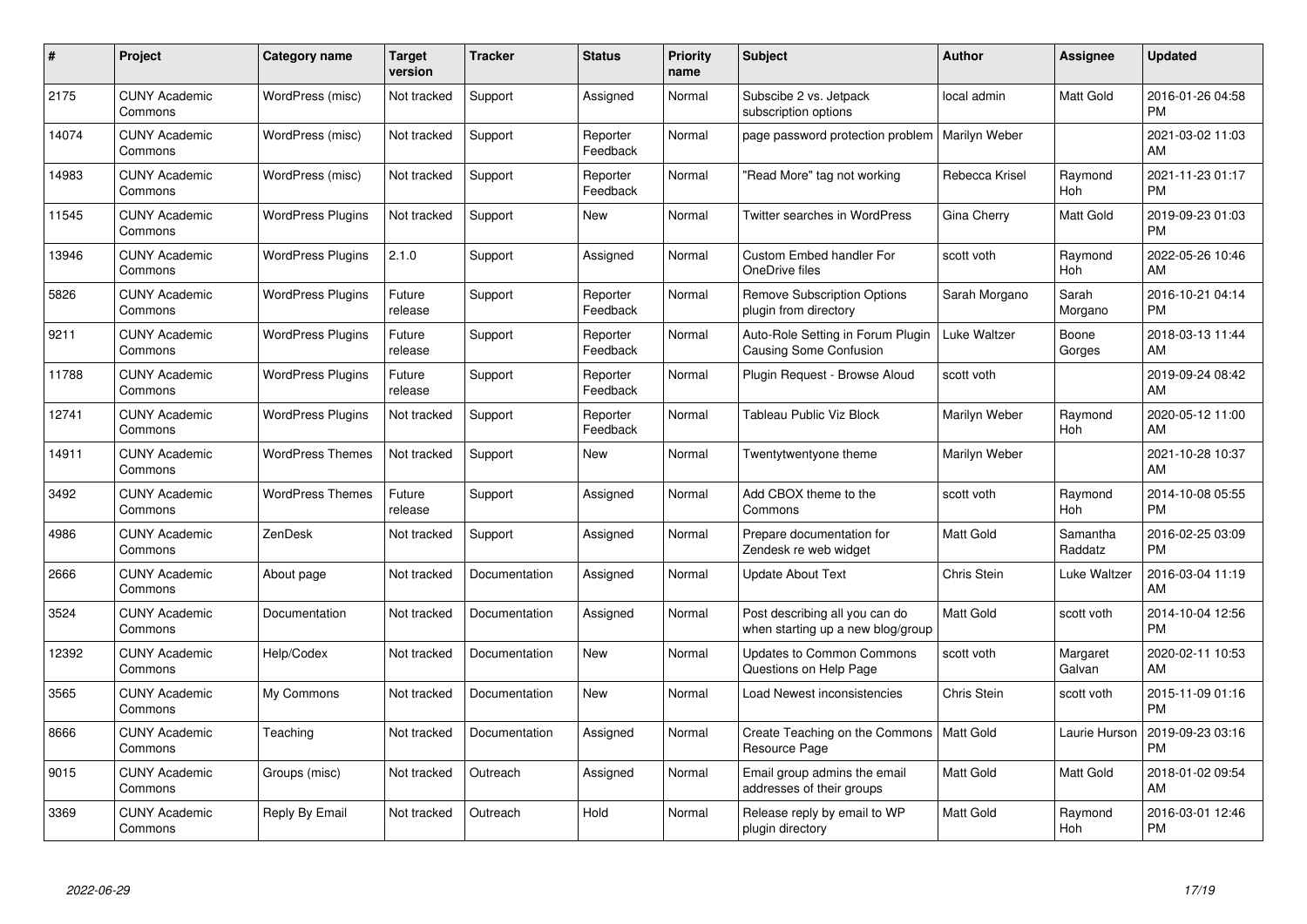| #     | <b>Project</b>                  | <b>Category name</b>   | <b>Target</b><br>version | <b>Tracker</b> | <b>Status</b>        | <b>Priority</b><br>name | <b>Subject</b>                                                                       | <b>Author</b>    | Assignee            | <b>Updated</b>                |
|-------|---------------------------------|------------------------|--------------------------|----------------|----------------------|-------------------------|--------------------------------------------------------------------------------------|------------------|---------------------|-------------------------------|
| 5298  | <b>CUNY Academic</b><br>Commons |                        | Not tracked              | Publicity      | New                  | Normal                  | Survey Pop-Up Text                                                                   | Samantha Raddatz | Samantha<br>Raddatz | 2016-03-22 12:27<br><b>PM</b> |
| 6665  | <b>CUNY Academic</b><br>Commons |                        | Not tracked              | Publicity      | New                  | Normal                  | Dead Link in 1.10 announcement<br>post                                               | Paige Dupont     | Stephen Real        | 2016-12-01 03:11<br><b>PM</b> |
| 11393 | <b>CUNY Academic</b><br>Commons |                        | Not tracked              | Publicity      | <b>New</b>           | Normal                  | After 1.15 release, ceate a hero<br>slide and post about adding a site<br>to a group | scott voth       | Patrick<br>Sweeney  | 2019-05-14 10:32<br>AM        |
| 14475 | <b>CUNY Academic</b><br>Commons |                        | Not tracked              | Publicity      | <b>New</b>           | Normal                  | <b>OER Showcase Page</b>                                                             | Laurie Hurson    | Laurie Hurson       | 2021-09-14 10:46<br>AM        |
| 2612  | <b>CUNY Academic</b><br>Commons |                        | Not tracked              | Publicity      | Assigned             | Normal                  | Pinterest site for the Commons                                                       | local admin      | Sarah<br>Morgano    | 2016-03-04 11:19<br>AM        |
| 14504 | <b>CUNY Academic</b><br>Commons |                        | Not tracked              | Publicity      | Reporter<br>Feedback | Normal                  | Adding showcases to home page<br>menu                                                | Laurie Hurson    | Boone<br>Gorges     | 2022-01-19 03:26<br><b>PM</b> |
| 3506  | <b>CUNY Academic</b><br>Commons | Publicity              | 1.7                      | Publicity      | <b>New</b>           | Normal                  | Prepare 1.7 email messaging                                                          | Micki Kaufman    | Micki<br>Kaufman    | 2014-10-01 12:36<br><b>PM</b> |
| 3509  | <b>CUNY Academic</b><br>Commons | Publicity              | 1.7                      | Publicity      | New                  | Normal                  | Create 1.7 digital signage imagery                                                   | Micki Kaufman    | Marilyn<br>Weber    | 2014-10-01 12:40<br><b>PM</b> |
| 3510  | <b>CUNY Academic</b><br>Commons | Publicity              | 1.7                      | Publicity      | Assigned             | Normal                  | Post on the News Blog re: 'My<br>Commons'                                            | Micki Kaufman    | Sarah<br>Morgano    | 2014-10-15 11:18<br><b>AM</b> |
| 3511  | <b>CUNY Academic</b><br>Commons | Publicity              | 1.7                      | Publicity      | Assigned             | Normal                  | Social media for 1.7                                                                 | Micki Kaufman    | Sarah<br>Morgano    | 2014-10-14 03:32<br><b>PM</b> |
| 6014  | <b>CUNY Academic</b><br>Commons | Publicity              | Future<br>release        | Publicity      | Reporter<br>Feedback | Normal                  | Google search listing                                                                | Matt Gold        | Boone<br>Gorges     | 2016-09-21 03:48<br><b>PM</b> |
| 4235  | <b>CUNY Academic</b><br>Commons |                        | Not tracked              | Design/UX      | Assigned             | Normal                  | Explore user experience around<br>comments on forum topics vs docs                   | <b>Matt Gold</b> | Samantha<br>Raddatz | 2015-07-21 10:23<br><b>AM</b> |
| 15210 | <b>CUNY Academic</b><br>Commons | Analytics              | Not tracked              | Design/UX      | <b>New</b>           | Normal                  | Google Analytics improvements                                                        | Colin McDonald   | Boone<br>Gorges     | 2022-05-24 10:47<br>AM        |
| 7624  | <b>CUNY Academic</b><br>Commons | BuddyPress (misc)      | Future<br>release        | Design/UX      | <b>New</b>           | Normal                  | <b>BP Notifications</b>                                                              | Luke Waltzer     | Paige Dupont        | 2017-02-08 10:43<br><b>PM</b> |
| 4226  | <b>CUNY Academic</b><br>Commons | <b>BuddyPress Docs</b> | Future<br>release        | Design/UX      | New                  | Normal                  | Add option to connect a Doc with<br>a Group                                          | Samantha Raddatz | Samantha<br>Raddatz | 2015-09-09 04:08<br><b>PM</b> |
| 4027  | <b>CUNY Academic</b><br>Commons | Commons In A Box       | Not tracked              | Design/UX      | Assigned             | Normal                  | Usability review of CBOX update<br>procedures                                        | Matt Gold        | Samantha<br>Raddatz | 2015-05-11 06:36<br><b>PM</b> |
| 10439 | <b>CUNY Academic</b><br>Commons | Design                 | 2.1.0                    | Design/UX      | <b>New</b>           | Normal                  | Create Style Guide for Commons                                                       | Sonja Leix       | Sara Cannon         | 2022-06-28 01:43<br><b>PM</b> |
| 860   | <b>CUNY Academic</b><br>Commons | Design                 | Future<br>release        | Design/UX      | Assigned             | Normal                  | <b>Standardize Button Treatment</b><br>Across the Commons                            | Chris Stein      | Chris Stein         | 2014-05-01 09:45<br>AM        |
| 4225  | <b>CUNY Academic</b><br>Commons | DiRT Integration       | Future<br>release        | Design/UX      | <b>New</b>           | Normal                  | Add information to DIRT page (in<br>Create a Group)                                  | Samantha Raddatz | Matt Gold           | 2015-06-26 03:14<br><b>PM</b> |